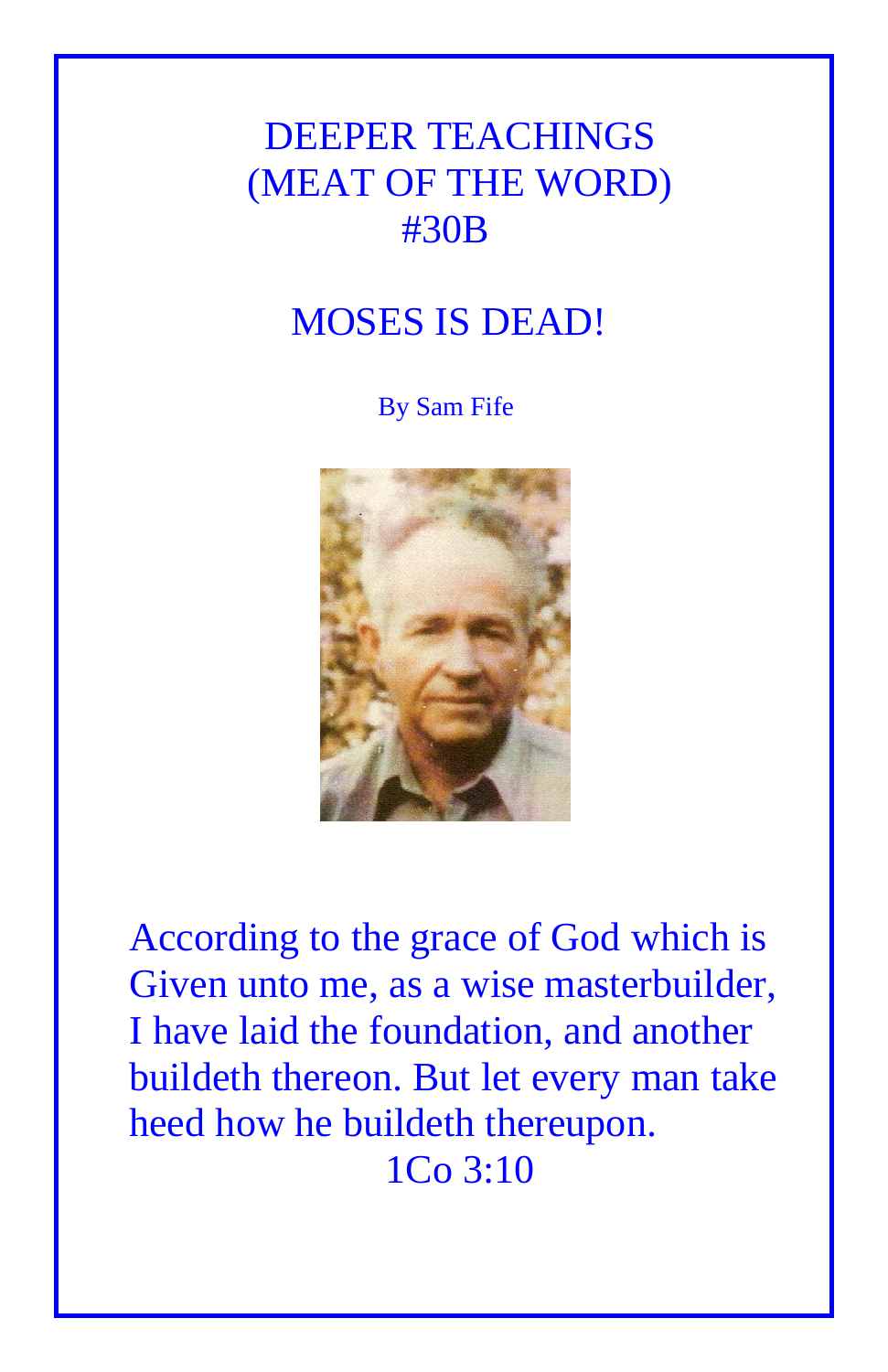#### **MOSES IS DEAD!**

#### **STEWARDSHIP IS SONSHIP Page 10**

Jos 1:1 Now after the death of Moses the servant of the LORD it came to pass, that the LORD spoke unto Joshua the son of Nun, Moses' minister, saying, 2 Moses my servant is dead; now therefore arise, go over this Jordan, thou, and all this people, unto the land which I do give to them, *even* to the children of Israel. 3 Every place that the sole of your foot shall tread upon, that have I given unto you, as I said unto Moses. 4 From the wilderness and this Lebanon even unto the great river, the river Euphrates, all the land of the Hittites, and unto the great sea toward the going down of the sun, shall be your coast. 5 There shall not any man be able to stand before thee all the days of thy life: as I was with Moses, *so* I will be with thee: I will not fail thee, nor forsake thee. 6 Be strong and of a good courage: for unto this people shalt thou divide for an inheritance the land, which I swore unto their fathers to give them. 7 Only be thou strong and very courageous, that thou mayest observe to do according to all the law, which Moses my servant commanded thee: turn not from it *to* the right hand or *to* the left, that thou mayest prosper whithersoever thou goest. 8 This book of the law shall not depart out of thy mouth; but thou shalt meditate therein day and night, that thou mayest observe to do according to all that is written therein: for then thou shalt make thy way prosperous, and then thou shalt have good success. 9 Have not I commanded thee? Be strong and of a good courage; be not afraid, neither be thou dismayed: for the LORD thy God *is* with thee whithersoever thou goest. 10 Then Joshua commanded the officers of the people, saying, 11 Pass through the host, and command the people, saying, Prepare you victuals; for within three days ye shall pass over this Jordan, to go in to possess the land, which the LORD your God giveth you to possess it.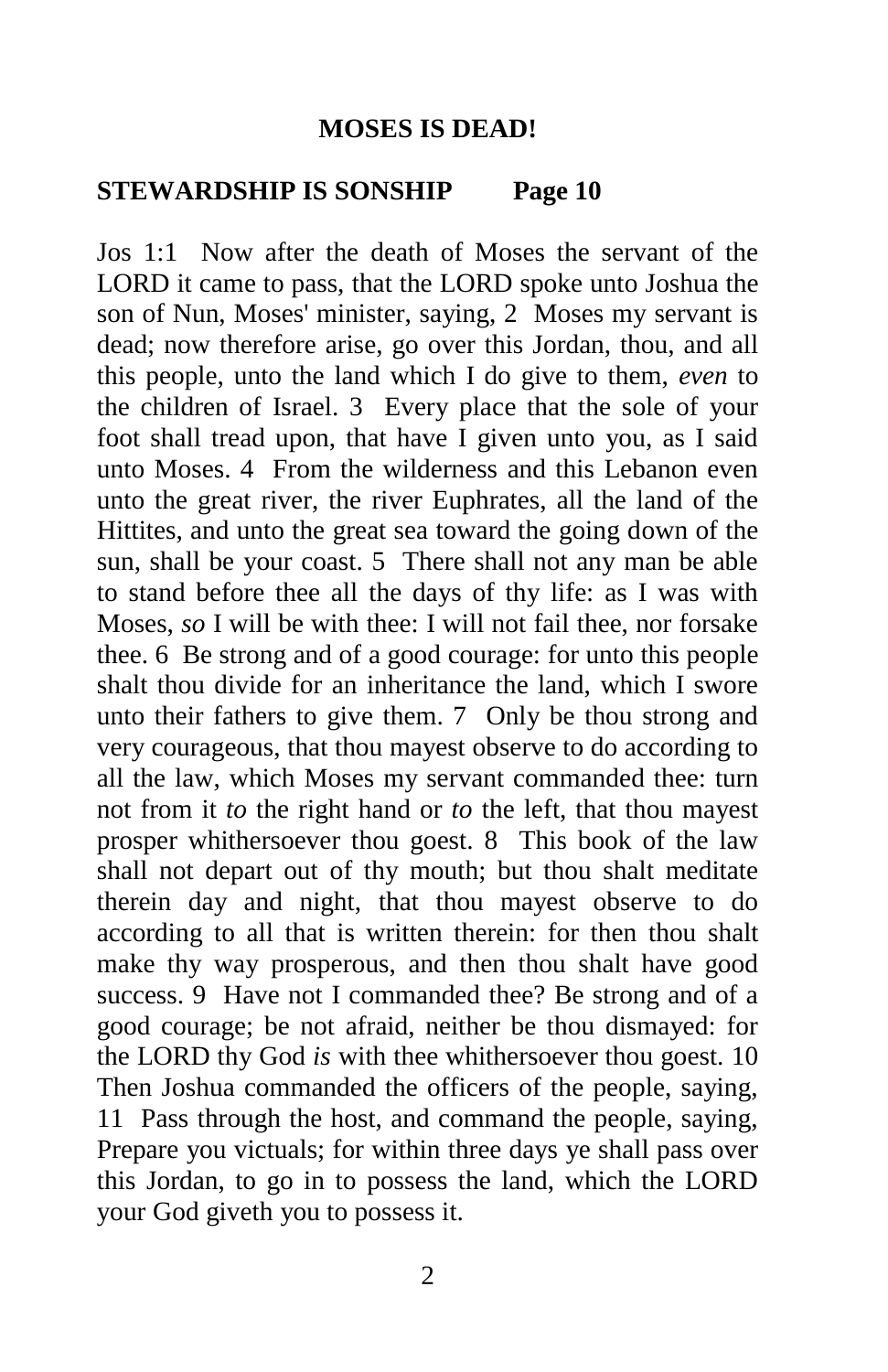As we have pointed out in previous articles, there are many types of Christ in the Old Testament. And as we have also pointed out in previous articles, each one of them is a type, not of Jesus only in his earthly ministry and his work on the cross, but of Christ in his body as he leads his body on a certain stage of their journey from Egypt to Jerusalem. Moses was a type of Christ, the Spirit, as he calls his body one by one out of Egypt and leads them through their wilderness wanderings, that each might be given their opportunity to grow through testing till they come to the borders of the promised land, and are given the big test, to see if they will trust the Lord and go on in and possess the land, or like all other generations, be turned to wander in the wilderness till they die.

Joshua is a type of Christ in that Joshua ministry that God is raising up today to take the children of New Testament spiritual Israel over Jordan to begin to possess their land. David is a type of Christ in his body as he begins to drive the enemy out of Jerusalem and carries the ark of the covenant into Jerusalem; that is, to take us on to perfection so that the nature of Christ which is in us, the ark of the New Testament covenant, may be brought to its highest perfection, and we have truly become the New Jerusalem, the city of God, the dwelling place of God through the Spirit.

 Solomon was a type of Christ in the Solomonic ministry that shall come forth in the future out of the Davidic ministry, that shall neither desire riches nor power, but like Solomon, shall desire only wisdom to fulfill God's plan for his people. This ministry shall build the true temple of the Lord. For truly building the Temple of the Lord is not having great financial blessing in our ministry nor having great power over our enemies, but building the nature of Christ which is the nature of God into each individual member of the body of Christ until all of us collectively are so indwelled by the nature of God, that we have truly become the Temple, the dwelling place of God through the Spirit.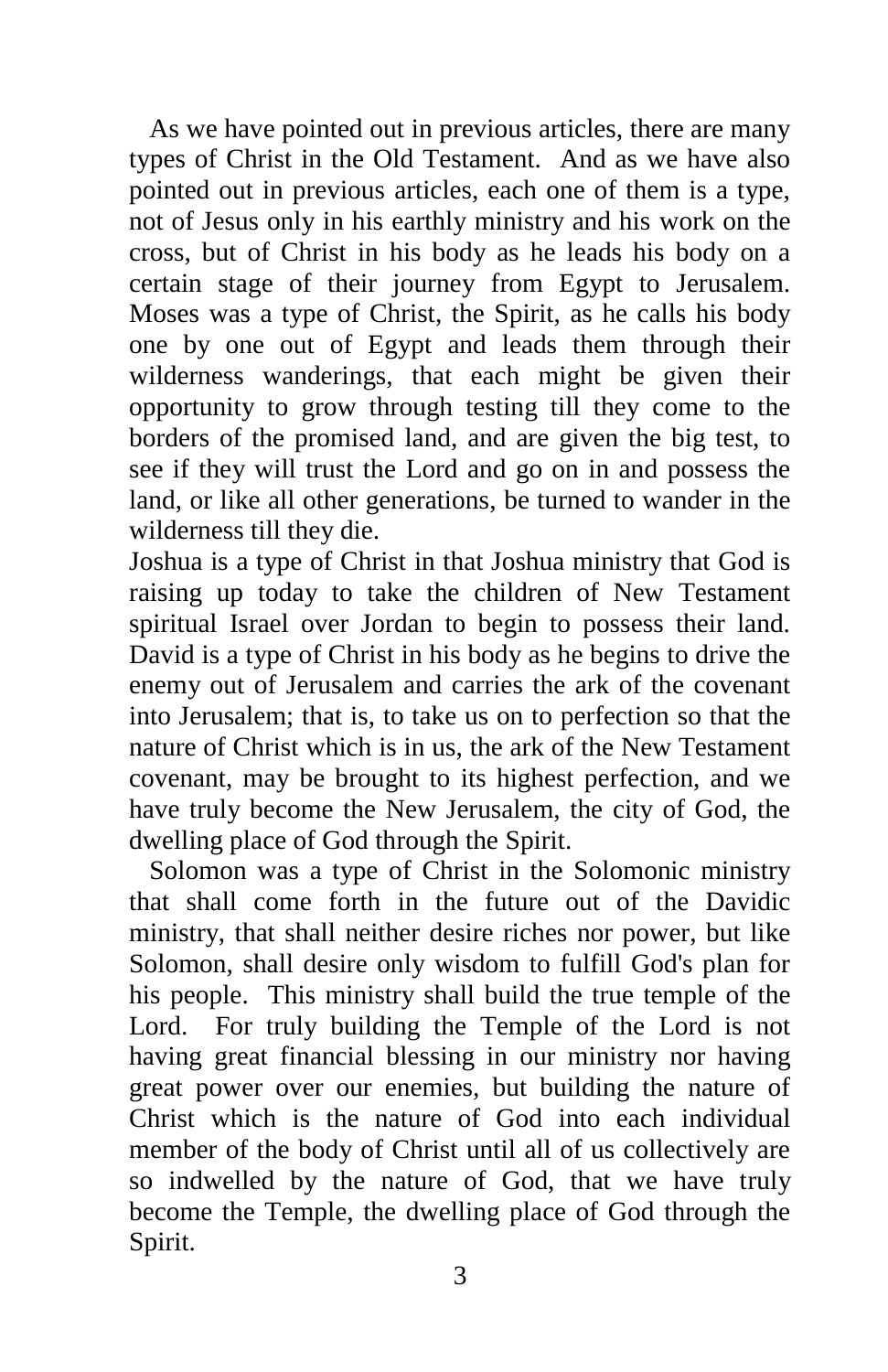In this scripture, we are dealing with the transition from Moses to Joshua, for this is the place that many of God's children have come to in their journey.

 Too many of God's children today are not aware that Moses is dead, neither are they willing to let him die. Moses was of the Law. He had revelation only of Law. The law came through Moses but Grace and Truth came through Jesus Christ. Truth did not come through Moses, only laws. He had no understanding of God's eternal plan; he had only laws, which could never take God's people to perfection, but could bring them to a point where they could receive the revelation of Christ in you, the hope of glory, and turn from being driven by laws, and let the indwelling Spirit of Christ lead them on to perfection, that they may possess their land. Notice, God said, "Moses my servant is dead." Moses was a servant and he could never be anything else but a servant. He could never have become a son of God for he did not have Sonship revelation. He could be faithful in all his house as a servant. As a servant he could have great experiences with God and be mightily used of God, but he could never know the blessings of Sonship, because it was not until two thousand years later that Sonship revelation was given through Jesus.

 It is true that up to a certain point in our Christian growth Christ deals with us through law and through a Moses ministry. Through the law we are called out of the Egypt, as we hear a Moses ministry preach the law of God, and we see our sinful condition and the need of a Saviour. As we receive the Baptism of the Spirit and are led by the Lord on a wilderness journey of testing where we begin to eat supernatural manna and have supernatural experiences, gifts of the Spirit, see miracles and healings, the law as preached through a Moses ministry watches over us with the rod of a schoolmaster. It builds a fence around us and keeps us from being led away by false spirits, into pastures where we will eat poison manna.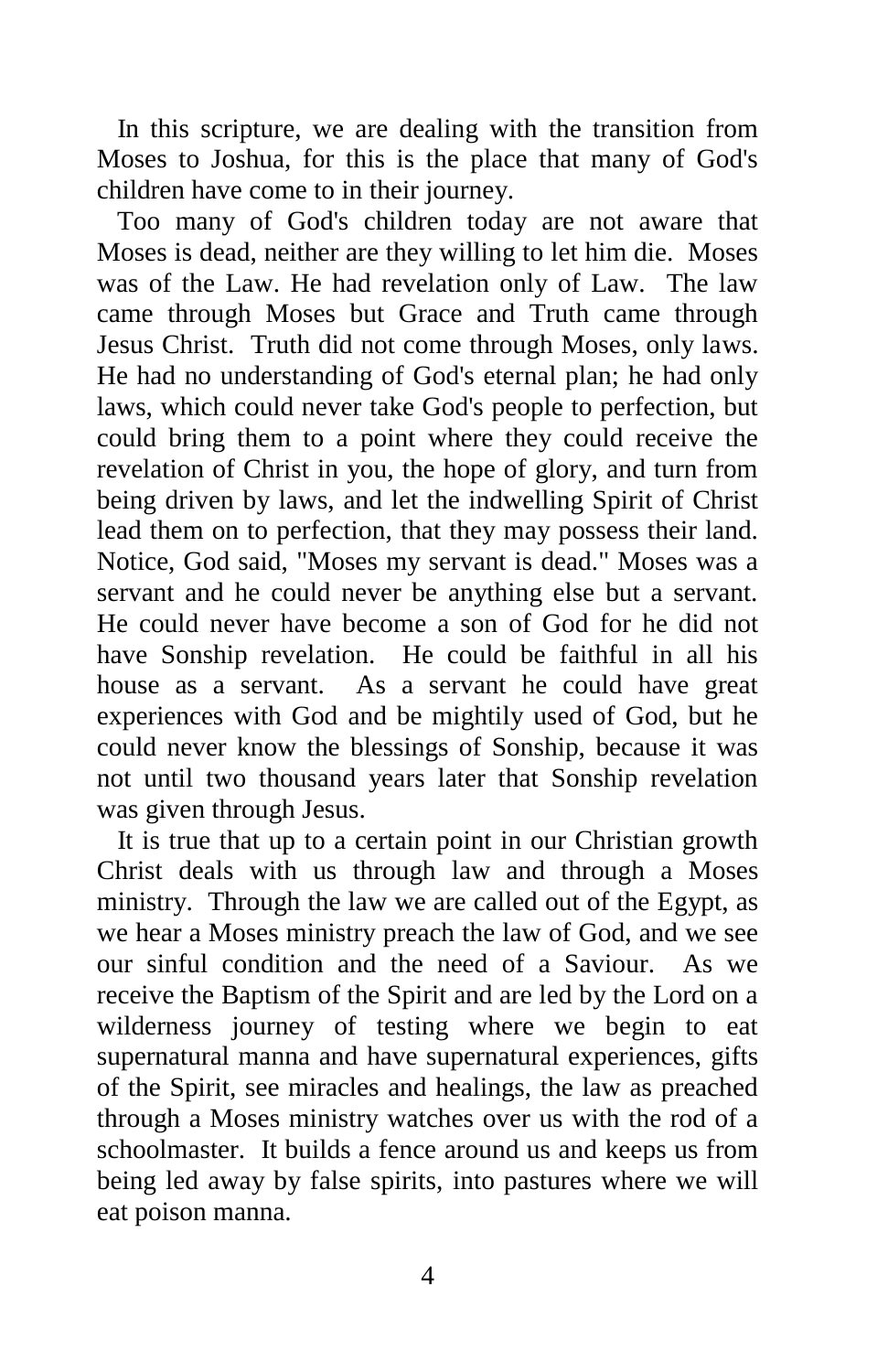But the purpose of God for the children of Israel was not that they should forever have laws watching over them with the rod of a schoolmaster to keep them from straying away from him, but was that someday they should grow up to the point where they were ready to receive a higher revelation of Sonship, and grow up into Christ until they came to his full stature and no longer needed laws to watch over them.

 Even so, it is not the will of God that we should forever remain little children watched over by laws and rules of a Moses ministry, but that we grow to the point where we are ready to receive a higher revelation of Sonship, and speaking the truth in love, begin to grow up into him in all things, and come to the fulness of his stature, so that we can dwell in our land with no danger of going astray.

 Therefore, to the new generation of the children of Israel that God is calling out of every denomination and Baptizing them in the Spirit, the word of the Lord is "Moses my servant is dead." It is time for Joshua to take over.

The Moses ministry is dead. One cannot but thank God for Moses and his ministry. When we think of the way he bore the burden of the children of Israel, how often he stood before God in intercession for them, fasting twice without food or water for forty days, on his face before them many times pleading with them to trust the Lord in times of testing, we thank God for every step that he took them toward the promised land. But when he was dead he was dead, and he could not take the children of Israel one step further toward their promised land. The Spirit that had been upon him now rested upon Joshua, and from there on only he could take God's people into the land. In our generation we thank God for the Moses ministry of the past, for the earnest servants of God that wept, prayed, and fasted to take God's Israel into the message of the Baptism of the Holy Spirit and Divine Healing and Gifts of the Spirit. They too went up high in the mountains with God and viewed the land from afar off. They saw a land where we could have victory over sin, sickness, demons and the world. But they did not take God's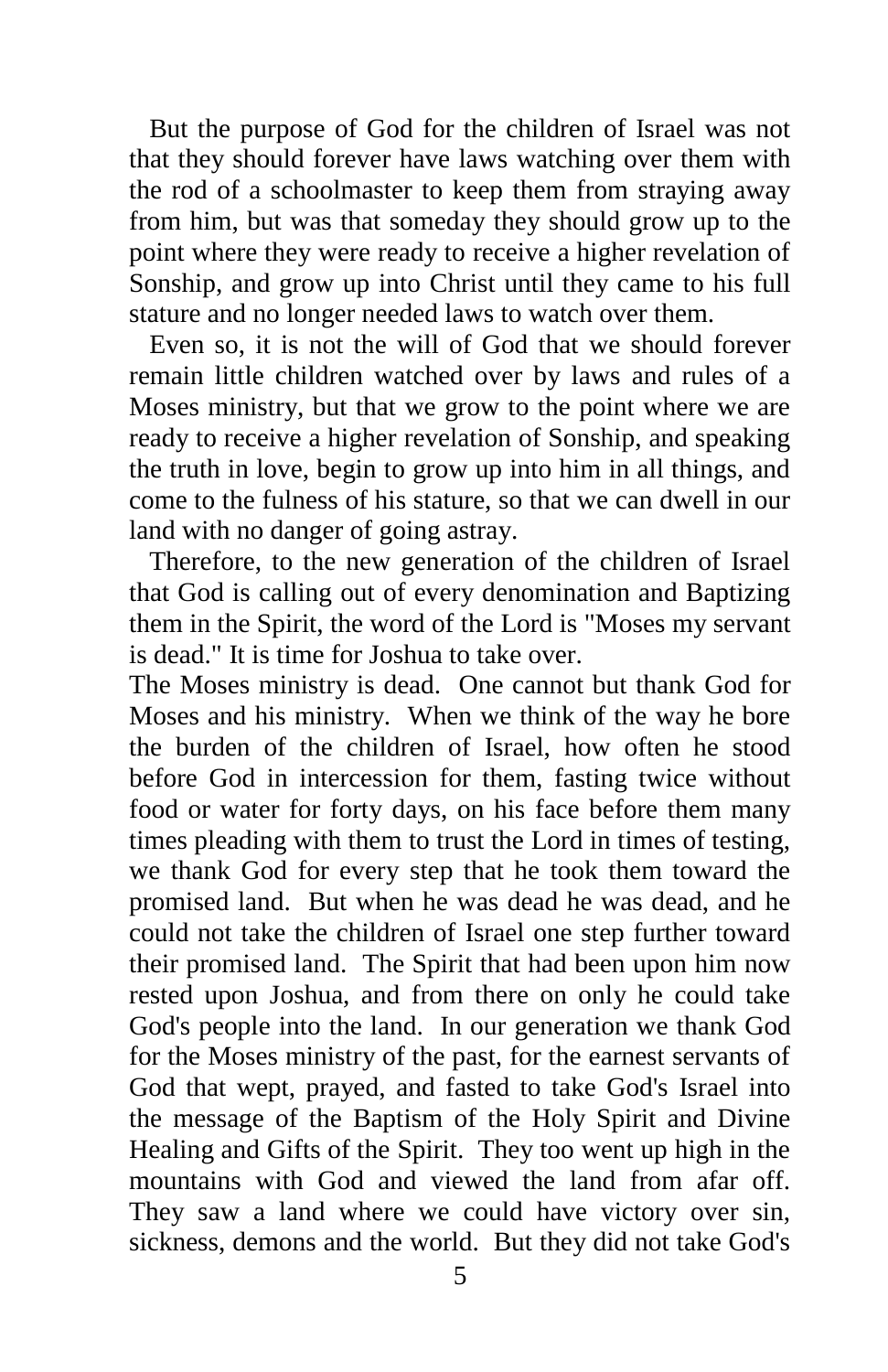people in to possess that land. They got a few miracles and a few healings. But today we see most of those who preached that we could have victory over sin and sickness, wearing their glasses, and fighting their heart attacks, so bound by the things of this world that if you suggested they might have to give up their televisions and new cars to fulfill the will of God for their lives they would be quite sure you were a false prophet hearing from the Devil. Many were faithful in all their house as servants, and had great experiences with God, and like Moses were mightily used of God . But if they heard you preaching, "Let us go on to perfection, to the measure of Christ's stature," they will quickly turn away, for it is too much for them. When Christianity gets beyond rules and doctrines and laws of Holiness, by which the church operates, it is beyond these servants of God. They can never in this world be anything but servants and can never know the blessings of Sonship, neither can they take God's people in to possess this land, for they have only servantship revelation.

 As far as God's purpose for the body of Christ for this hour they are a dead ministry, and it is time for Joshua to take over. The new generation that God is calling out will never follow such a ministry. They will not listen to the same old preaching of laws and rules. When they were babes in Christ and needed a fence around them, it was a blessing to them. But they have long since grown out of that stage. They have gotten the revelation that Christ in them is the hope of their glory, and they refuse to be any longer babies watched over by the rod of the schoolmaster wielded by a Moses ministry, but they long for that indwelling Christ that is in them to come forth in full maturity, that they may be freeborn fullgrown Sons of God forever free from the bonds of the law.

 Miracles, healings, and gifts of the Spirit thrilled and fed their souls for a while, but they have seen that these are wilderness experiences that can be had by servants with only law and servantship revelation, for Moses and the children of Israel experienced all these things in the wilderness. Nay.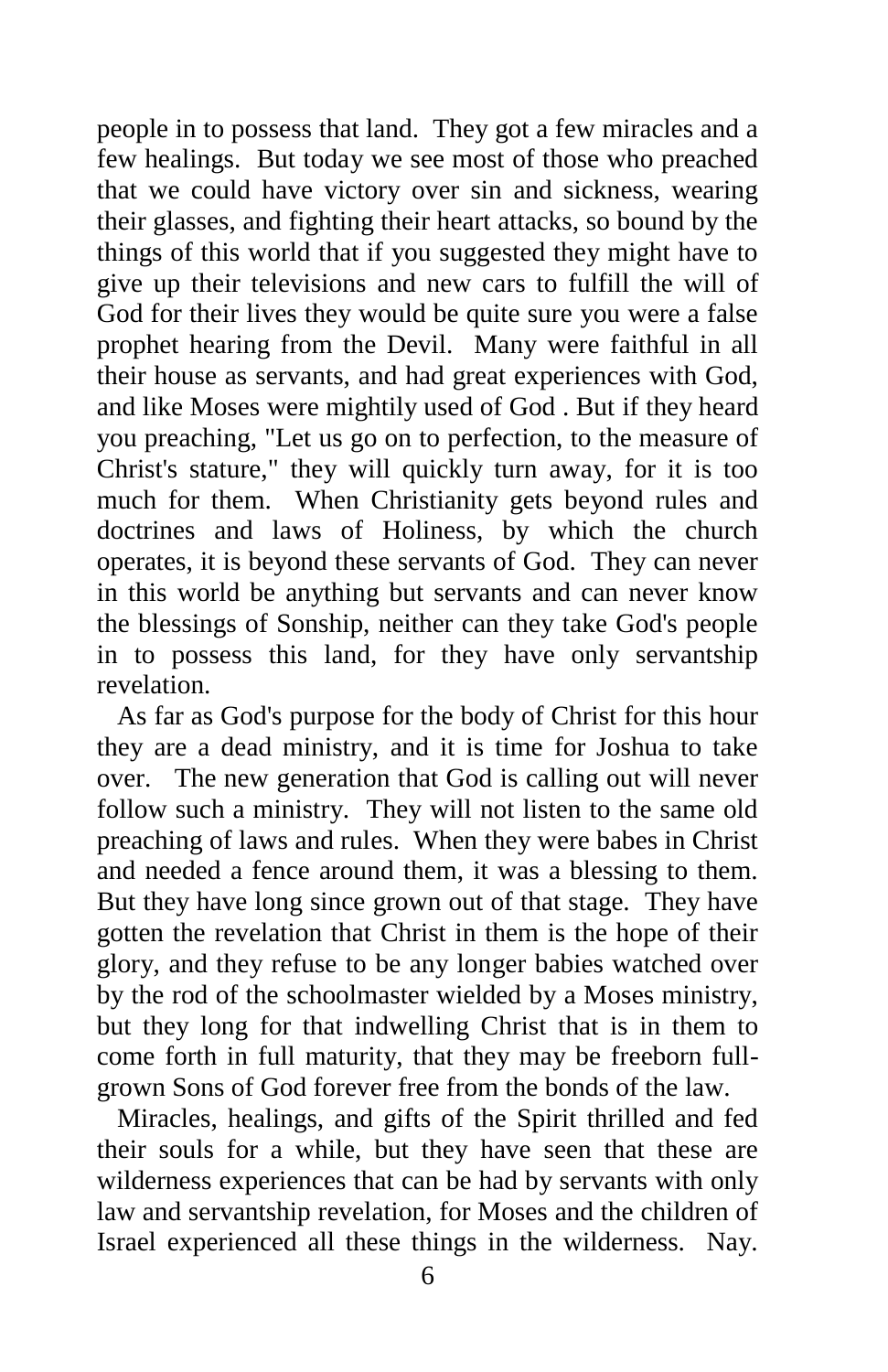Nothing will satisfy the heart's cry of their soul but to follow Jesus, the true Joshua of which the first was but a type, in the ministry that he is raising up for this hour, to preach the message of sonship, on over Jordan to possess their land and go on to the measure of the stature of the fulness of Christ.

 Moses is dead, and across the land God is raising up a Joshua ministry to replace him. This ministry will not come out of what has been called the Pentecostal organizations, for they came to the borders of the land and refused to go in. They reached the point in their revelation where they saw that there was more in the word of God than divine healing and gifts of the Spirit. God set ministries before them that showed them Ephesians four, "And he gave some Apostles, some Prophets, some Evangelists, some Pastors and Teachers for the perfecting of the saints, for the work of the ministry, for the building of the body of Christ, til we all come to the unity of the faith and the knowledge of the son of God, unto a perfect man unto the measure of the stature of the fulness of Christ." But they refused to go over Jordan and possess the land. They turned away repeating the cursed doctrine that has kept the church bound and fettered for ages, saying, "Nobody can be perfect." And they too died with Moses in the tops of the mountains; without taking God's people in.

 This ministry will not come from among those who have been in the ministry for years and pastored many churches under the old order, for they are quite sure that their many years of experience quailfy them above all others to know what God will do and not do. And depending on their years of experience instead of the Holy Spirit, they have no revelation of what God is doing in this hour.

 This ministry will come out of the new generation of little Davids that God is calling from among the Baptist, Methodist, Episcopaleans, Lutherans, Alliance and many others, and anointing them with the Holy Oil of anointing as he baptizes them in the Spirit. They are young and fair and ruddy of countenance, as was David. They have not years of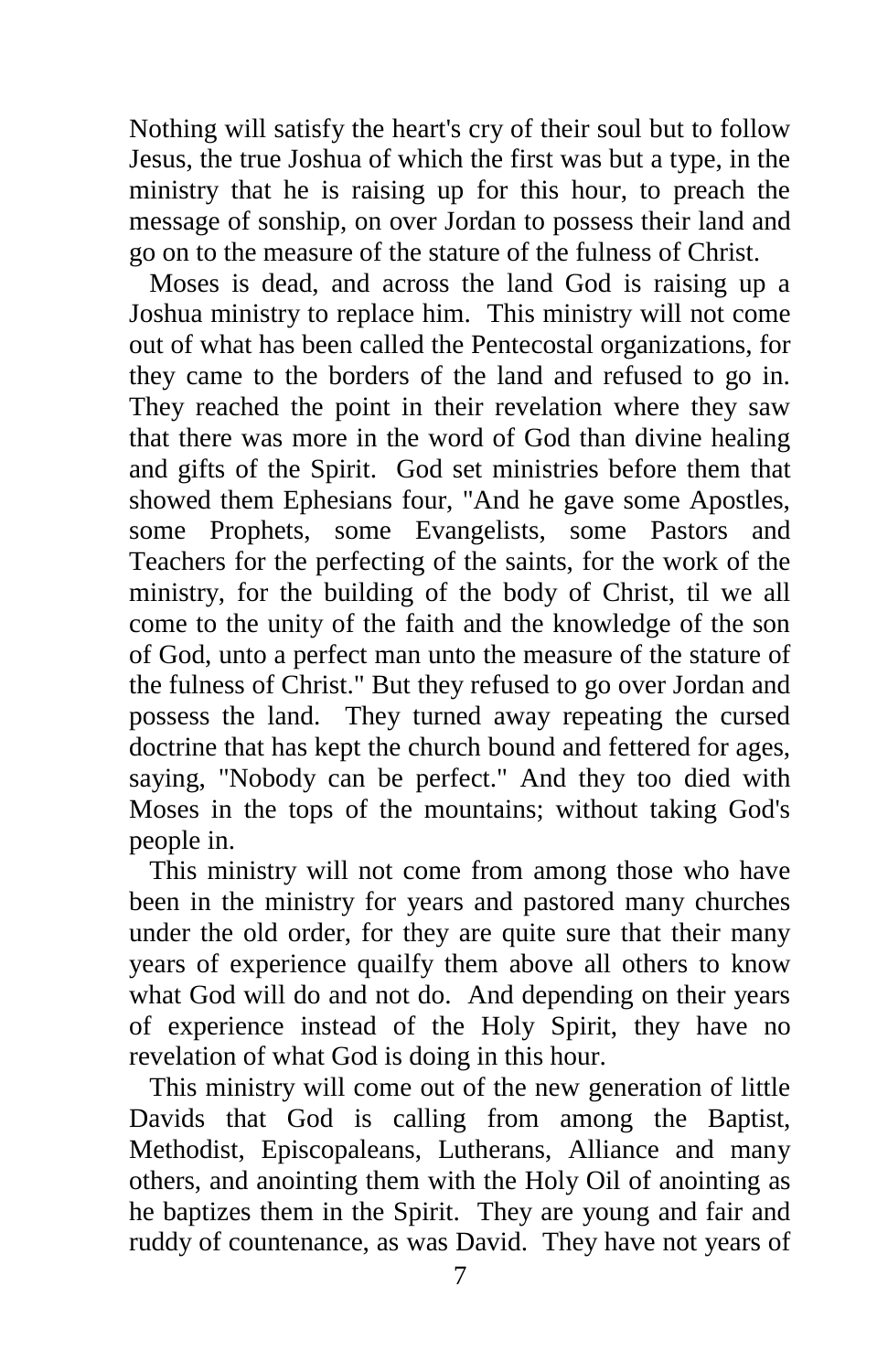experience in the ministry, and it is for this very reason that God has chosen them, for they have a heart that is teachable, so that God can make of them what he wants, for man looketh upon the outward appearance and experience, but God looketh upon the heart.

This ministry will not preach laws and rules, but they will preach that Christ in you is the hope of your glory. They will not preach doctrine, but they will preach growing up into him, which is the fulfillment of all doctrine. They will not preach their doubts, but they will preach their faith. They will not preach nobody can be perfect, but they will preach, "Let us go on to perfection." They will not build another denomination, nor organization, for they know there are enough sects and schism dividing the Body of Christ now, but they will get the revelation of God's order and set the Body of Christ in that order and build the true temple of the Lord. They will not take time to build any more church buildings, but they will feed God's sheep in homes, in store buildings, or on the hillside, and they will build the nature of God into each individual member of the Body of Christ, until they have built God's true building, the temple of the Lord. They will not set the ministry above the laity, but they will make ministers out of the laity, for they will not make a distinction between the ministry and the laity, but they will teach that all are the Body of Christ, and everyone a member thereof. And in this last hour everyone must find his ministry in the body until the whole body is one, and every member functioning in God's perfect order. Thus the body of Christ will be perfected.

 They will not preach laws and rules, but union with the Spirit of Christ within them. They will not make rules for God's people to follow, but will insist that they be led by the Spirit of God in them. Not one will speak of My Ministry, for they know the Joshua Ministry is the ministry of Christ through his body, and they are but members through which he ministers.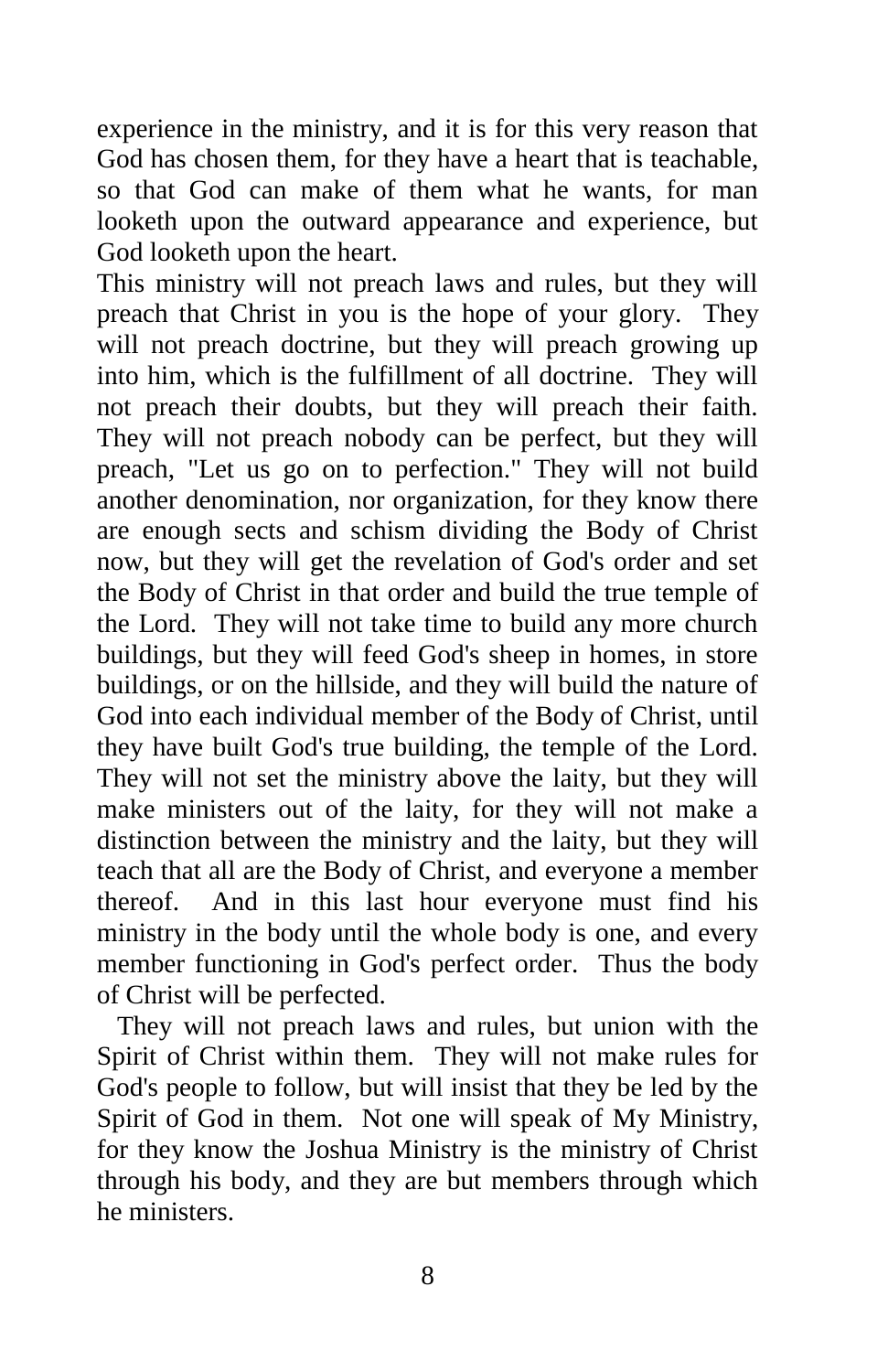They will not preach of going to heaven, but of going on to the measure of the stature of the fulness of Christ and crossing over Jordan, conquering the flesh, the world, and the devils, and possessing their promised land right here.

 God's word to them is in Joshua one, verse three, "Every place that the sole of thy foot shall tread upon I have given unto you." Notice God said, "I have given it unto you," but their possessing it depended upon the sole of their foot treading upon it.

 So it is with us. In Christ God has given us all things. In I Cor. 3:21, 22 the Word says all things are ours; "Whether Paul, or Apollos, or Cephas, or the world, or life, or death, or things present, or things to come," or perfection, or complete victory over the world, the flesh, and the devils, or the Kingdom of God on earth, all are ours and we are Christ's and Christ is God's.

 There are no limitations as to what God has given us in Christ. The only thing is there is so much of our land that is given unto us that we have not yet tread upon with the soles of our foot, because a Moses servantship ministry has kept us bound to laws and rules. But now in this hour Moses is dead, and the word of the Lord to Joshua is, "Arise, go over this Jordan. Every place that the sole of your foot shall tread upon that have I given unto you."

 As I write this article I am sitting in the jungle city of Iquitos, Peru. Iquitos is a city surrounded by four hundred miles of jungle. The population is about 100,000. There is no road that goes in or out. The only way one can get in is to fly in or come down the Amazon River by boat. With me is Brother Jack Enlow and Rev. Arturo Gonzales from Clovis, New Mexico. God has sent us here to take this city for the end-time move of God, to call out his elect who are here and let them know that Moses is dead and it is time to rise up and follow Joshua over Jordan. At present we are just in the process of finding a place to begin our meetings. We can feel the powers of darkness very strong against us. On the way down here flying our own plane, the Lord showed me in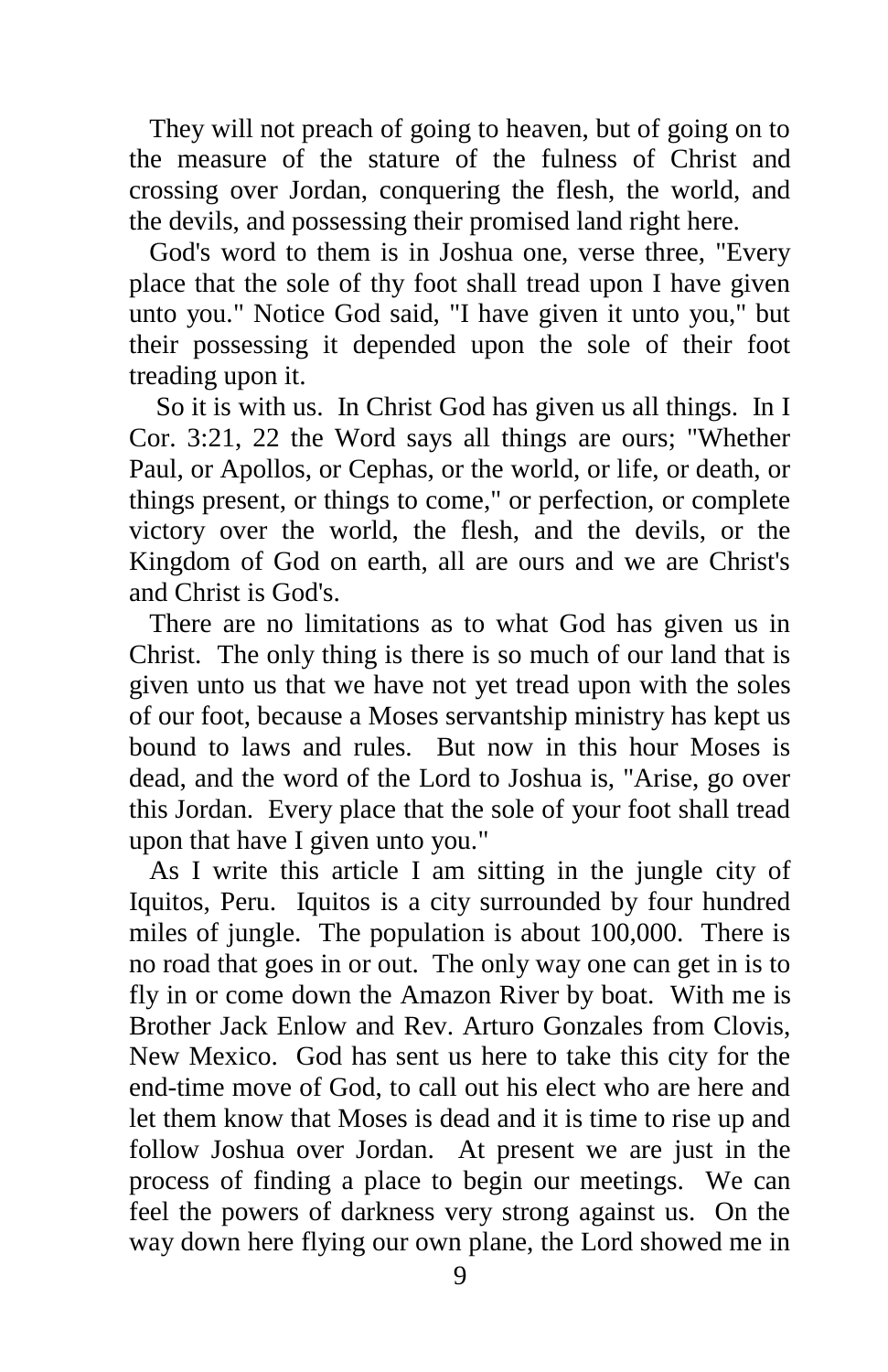a vision the dark clouds of Satan trying to envelope our plane to kill us. In another vision, I saw the demons of Hell gathered around the council table making plans to try and stop us. But our soul is filled with the realization that the Lord has given us this land. It only needs that we tread upon it with the soles of our feet to possess it.

 The Lord tops off this glorious word to Joshua with the promise, "There shall not a man be able to stand before thee all the days of thy life. As I was with Moses so I will be with thee. I will not fail thee nor forsake thee." For what more could we ask? To all those across the land who have felt and will feel the call of God to be a part of this Joshua ministry we say, "Rise up, oh Joshua, God has called us to divide unto his people for an inheritance the land which he has given unto them. Let us pass over this Jordan to possess it. Apollos, Cephas, Paul, things present, things to come, the world, the flesh, the devils, Iquitos, Peru, your particular area of battles, and ministry, all are ours, and we are Christ's, and Christ is God's. Every Place That the Sole Of Our Foot Shall Tread Upon He Has Given Unto Us. Amen.

### **STEWARDSHIP IS SONSHIP**

Luk 16:1 And he said also unto his disciples, There was a certain rich man, which had a steward; and the same was accused unto him that he had wasted his goods. 2 And he called him, and said unto him, How is it that I hear this of thee? give an account of thy stewardship; for thou mayest be no longer steward. 3 Then the steward said within himself, What shall I do? for my lord taketh away from me the stewardship: I cannot dig; to beg I am ashamed. 4 I am resolved what to do, that, when I am put out of the stewardship, they may receive me into their houses. 5 So he called every one of his lord's debtors *unto him,* and said unto the first, how much owest thou unto my lord? 6 And he said, A hundred measures of oil. And he said unto him, Take thy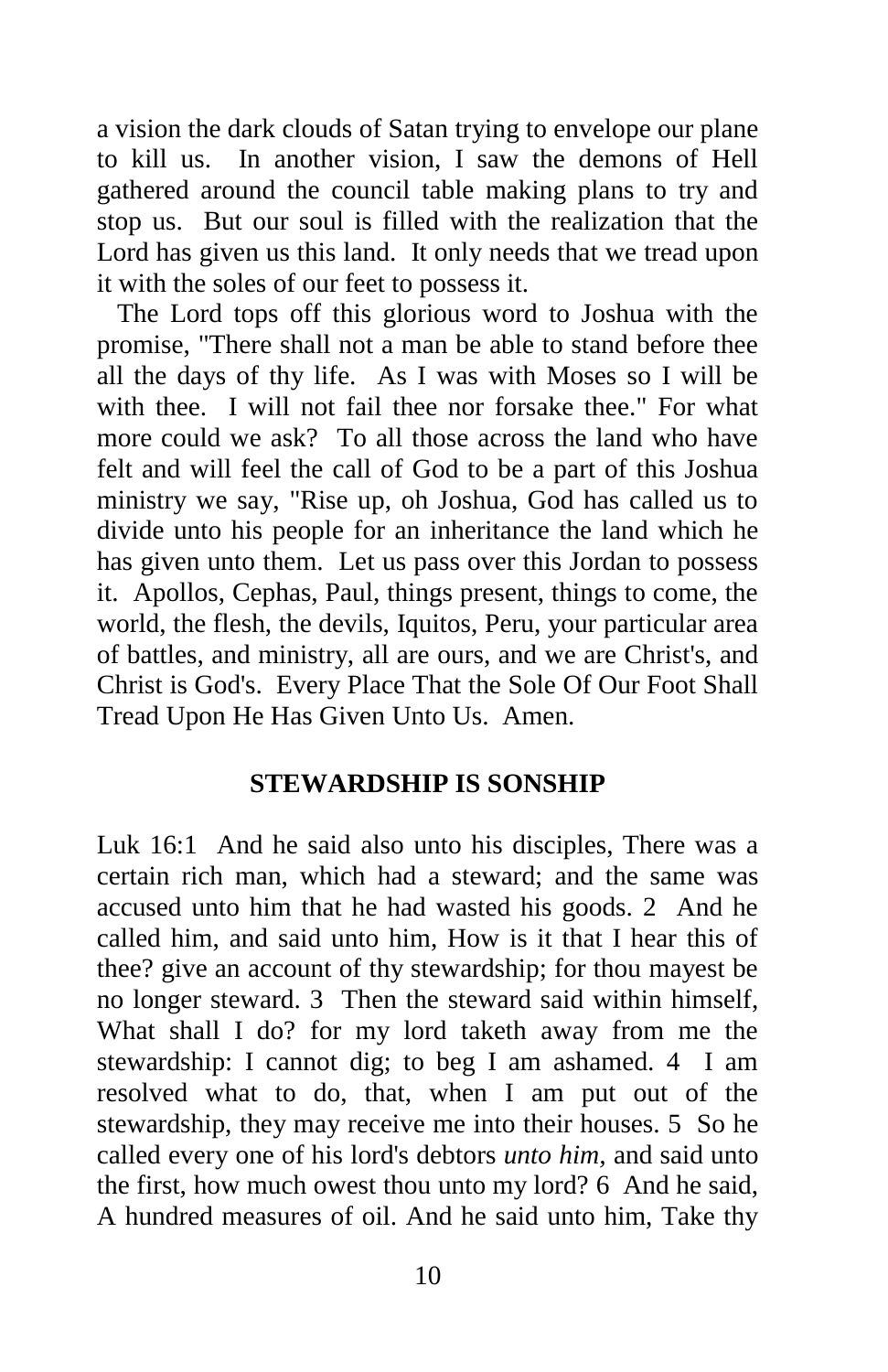bill, and sit down quickly, and write fifty. 7 Then said he to another, And how much owest thou? And he said, A hundred measures of wheat. And he said unto him, Take thy bill, and write fourscore. 8 And the lord commended the unjust steward, because he had done wisely: for the children of this world are in their generation wiser than the children of light. 9 And I say unto you, Make to yourselves friends of the mammon of unrighteousness; that, when ye fail, they may receive you into everlasting habitations. 10 He that is faithful in that which is least is faithful also in much: and he that is unjust in the least is unjust also in much. 11 If therefore ye have not been faithful in the unrighteous mammon, who will commit to your trust the true *riches*? 12 And if ye have not been faithful in that which is another man's, who shall give you that which is your own?

In this hour when God is moving those of his children who have grown in the Spirit, to the point where they are ready to go unto full maturity or Sonship, there are many across the land rejoicing over what is called the Sonship message. However with many who speak of, "Growing up into him who is the head in all things," their vision seems to be limited to a concept of God giving to them instead of them giving to God. Some preach and shout about the power that God is going to give them, and the riches that God is going to give them. Their vision seems to be entirely a concept of getting from God instead of giving to him.

 This concept has become so pronounced in the minds of many that if one begins to minister on giving many would be prone to say, "He is not preaching Sonship." However for those who have a clear vision of the Sonship message, their concept is entirely opposite to this. To them the Sonship message in its entirety can be summed up in the one word, "Give."

 They are aware that growing up "Into" him who is the head means, a step by step surrendering or giving over to him, any and every right to an individual self life, until they have become but members of his body through which he might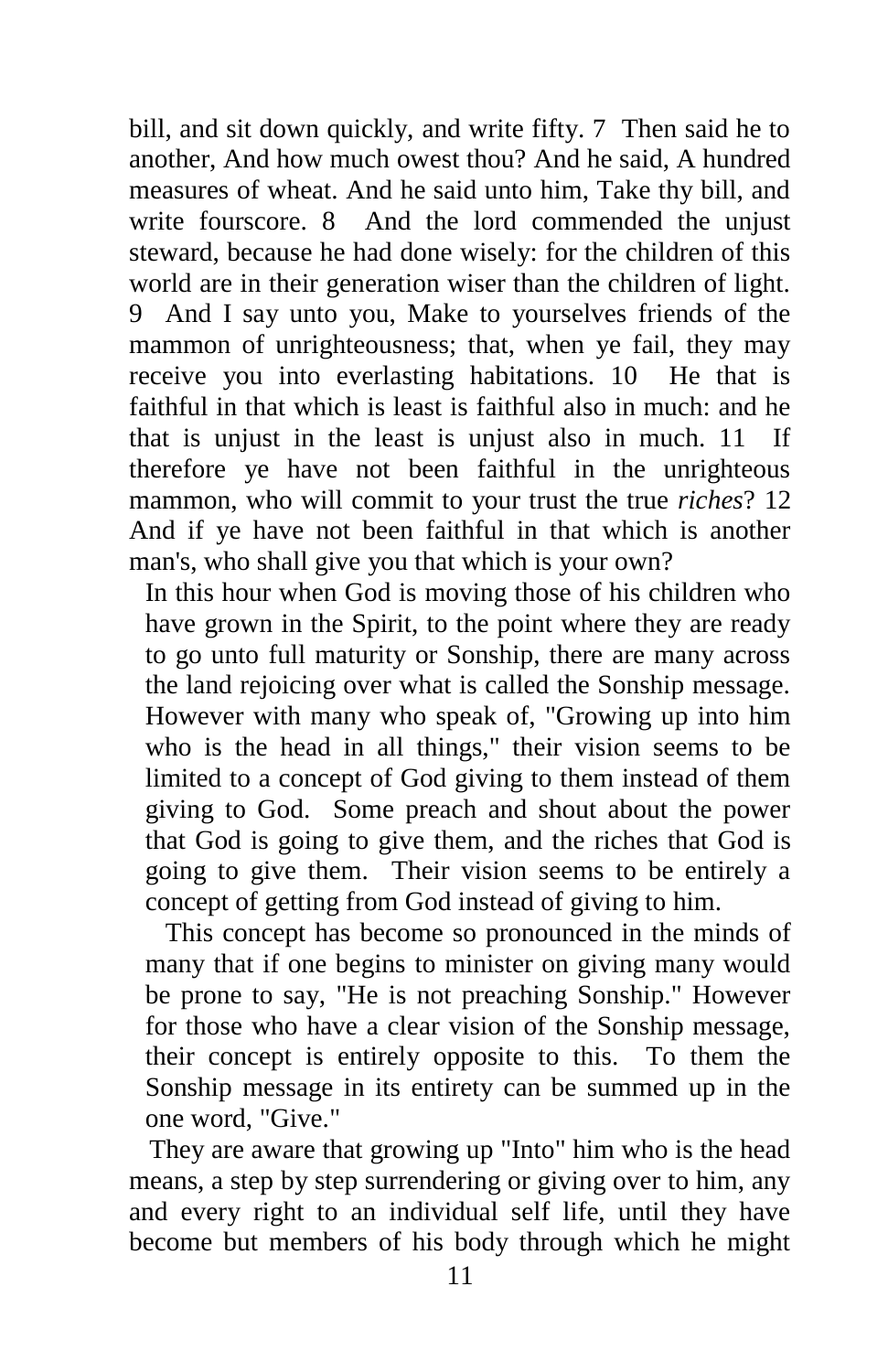express his life. They know that only as they step by step give away these self rights, and become but his body, will there then be the power of God flowing through them to conquer the ruling force of this world. That the kingdoms of this world shall become the kingdoms of our God and his Christ.

 Jesus is our pattern Son and his life, from beginning to end, was a pattern of giving away the self right to the life of this world. Giving of himself more and more to the Father that he might be only a body through which the life of the Father might flow into the world.

As a child of 12 years after visiting the Temple, we read in Luke that he went back to Nazareth and grew in wisdom, and stature, and in favor with God and man. That is, he gave away the self right to play games and have fun as other children of this world do, and gave himself to the Spirit of his Father, to be taught the wisdom of another life and world to prepare him for his manifested son ministry. At the age of 30 he gave up his carpenter's profession and the right to earn money by which he might have purchased a nice home and the comforts of this life, that are so important to us. He gave himself to the Spirit of his Father, a body through which the Father's truth and power might flow into the earth. When the multitudes, who followed him for loaves and fishes and miracles wanted to take him by force and make him their king, he gave away an earthly throne to be only a body through which his Father's life might flow into the earth that we all might become kings. He gave and gave, until finally the Father called him to give the last vestige of the life he had here, in the death of the cross. And in doing so he took on the new name or nature that he speaks of in Revelation, saying, "To him that overcometh I will write upon him my new name." The new life that he has now with the Father.

 And so we see that our road to Sonship is summed up in the word give. First giving away our rights to play games and have fun, and giving ourselves to the Lord that we might grow in wisdom and stature in him, to be prepared to go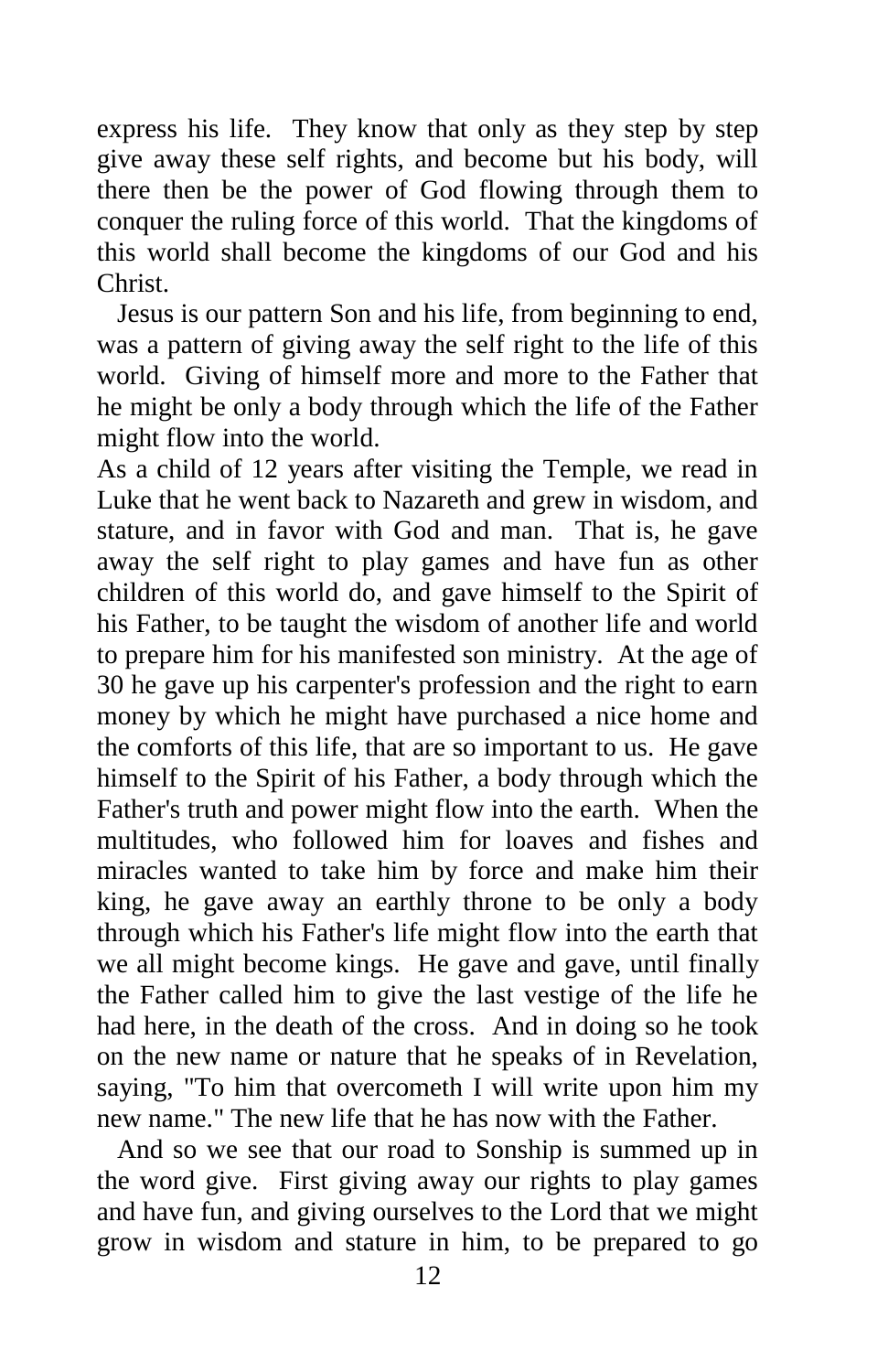forth in manifested Sonship. Then giving away our professions and our rights to make money, and purchase the comforts and pleasures of today. In order that we might give ourselves to him as his body going forth that his truth and his power might flow into the earth through us. Giving away our opportunities for earthy kingdoms and rulerships. Giving, giving, giving until finally one day our Father calls us to give the last vestige of the self life in the death of the cross, that we might take on his life in fulness. Even as he said, "To him that overcometh I will write upon him my new name."

 Certainly Jesus was teaching this when he said, "He that will save his life shall lose it, but he that will lose his life shall find it." It is this great truth of what constitutes true Sonship, that Jesus was trying to get over to us in the parable of the steward in our scripture text for this message. You will notice the first verse of the parable begins with, "And he said unto his disciples." This reveals to us that the truth he taught here was only for those who were disciples. He did not teach this truth to the masses for the masses were not ready for it. For the truth Jesus taught here concerning stewardship, or giving, is not for the masses of baby Christians who still argue about tithing and must have offering plates stuck under their noses and exhorted to give a little to God. But this truth can only be born by disciples who are ready to enter into Sonship and give their all to God.

 For you see there is a great difference between a disciple and a Christian or believer. Most Christians do not know this, but not all Christians are disciples. The word which is translated disciple in the King James translation of the Scripture is but the translation of original Greek wording which means, student or learner, or one who is seeking to learn the mind of his master.

 Certainly it should be evident to any honest observer that not all Christians are students or learners of Jesus. Most do not care whether they ever learn the mind of Christ or not. If they did, there would be no need for visitation programs to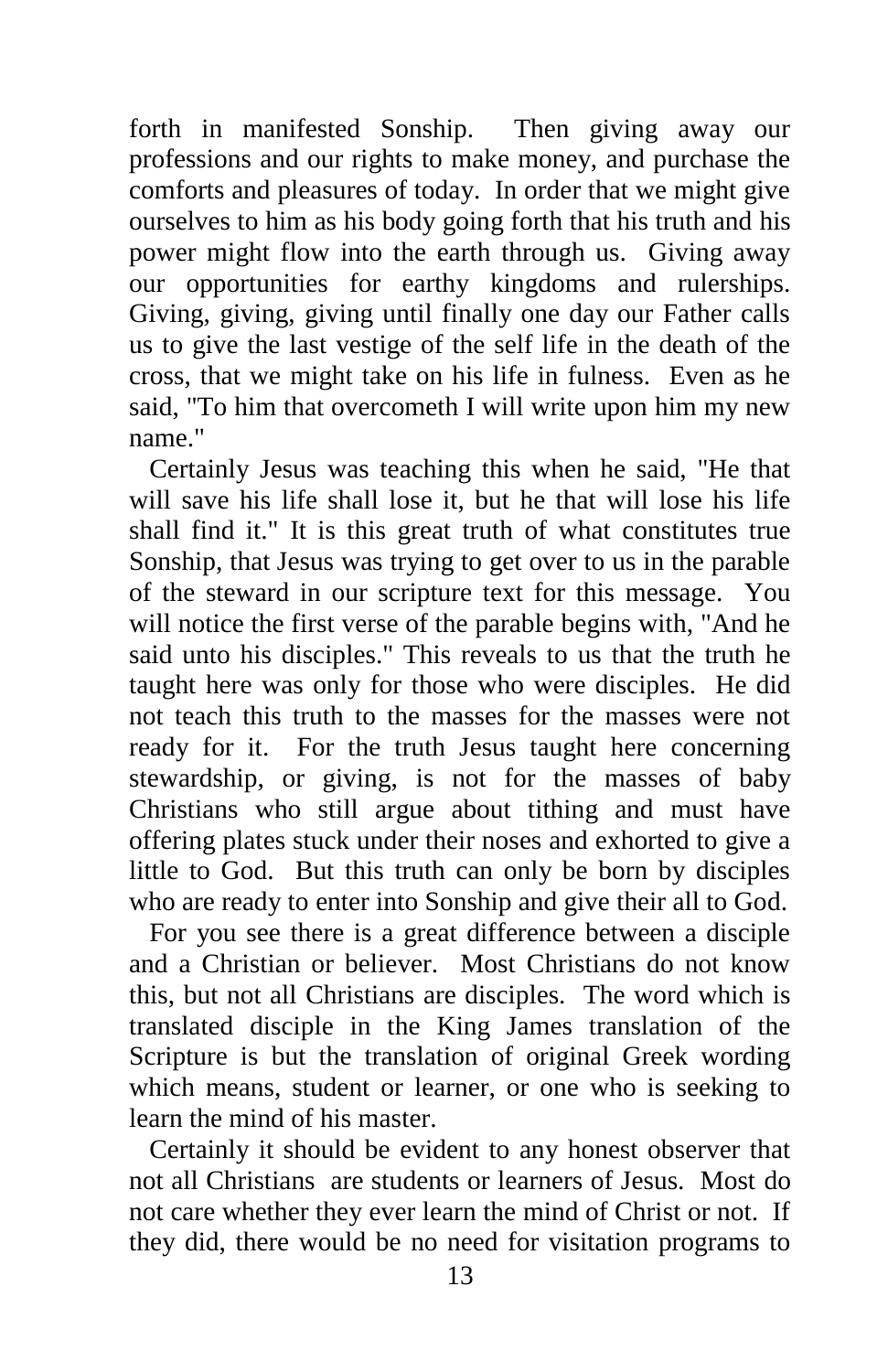drag them to Sunday School where they can be taught. Most Christians are satisfied to take Christ as a fire insurance policy to escape hell and they care not whether they know his mind or not.

 Still the word disciple in Jesus' day carried a greater meaning even than that. In Israel in Jesus' day there were a number of great religious teachers who were called masters. A great teacher named Hillel was one of the masters, also Gamaliel, the great master at whose feet the apostle Paul sat, for Paul was one of his disciples. Because the Jews did not accept Jesus as the Saviour as we do, he was considered to be just another great teacher or one of the masters. When one became a disciple of one of these great masters he had to take all that he had, and lay it at the master's feet and move in the house with the master 24 hours a day. And wherever the master went, all the disciples followed in his footsteps, and he was continually teaching them. If the master went down to the marketplace to get the daily produce, the disciples followed and he was continually teaching, a truth here and a truth there.

 If this is not what Jesus taught his disciples must be, then I do not know what the New Testament means when he said, "Whosoever forsaketh not all that he has and taketh up his cross to follow me, he cannot be my disciple," and "Except ye hate your father, and mother, and wife, and children, and brethren, and sisters, yea, and your own life also, you cannot be my disciple."

 Of course, he did not mean we should hate our relatives in the anger sense of the word used today, but he was saying except we put him first above loved ones, home, wife, children, yea and our own life, we cannot be his disciples. Now with that as a measuring stick how many Christians do you know who are a disciple of Jesus.

But Jesus had a little flock of disciples who desired to follow him all the way, and to them he could teach the great truth of what true stewardship is. God's ultimate purpose for us is not that we give him ten percent, but 100 percent. All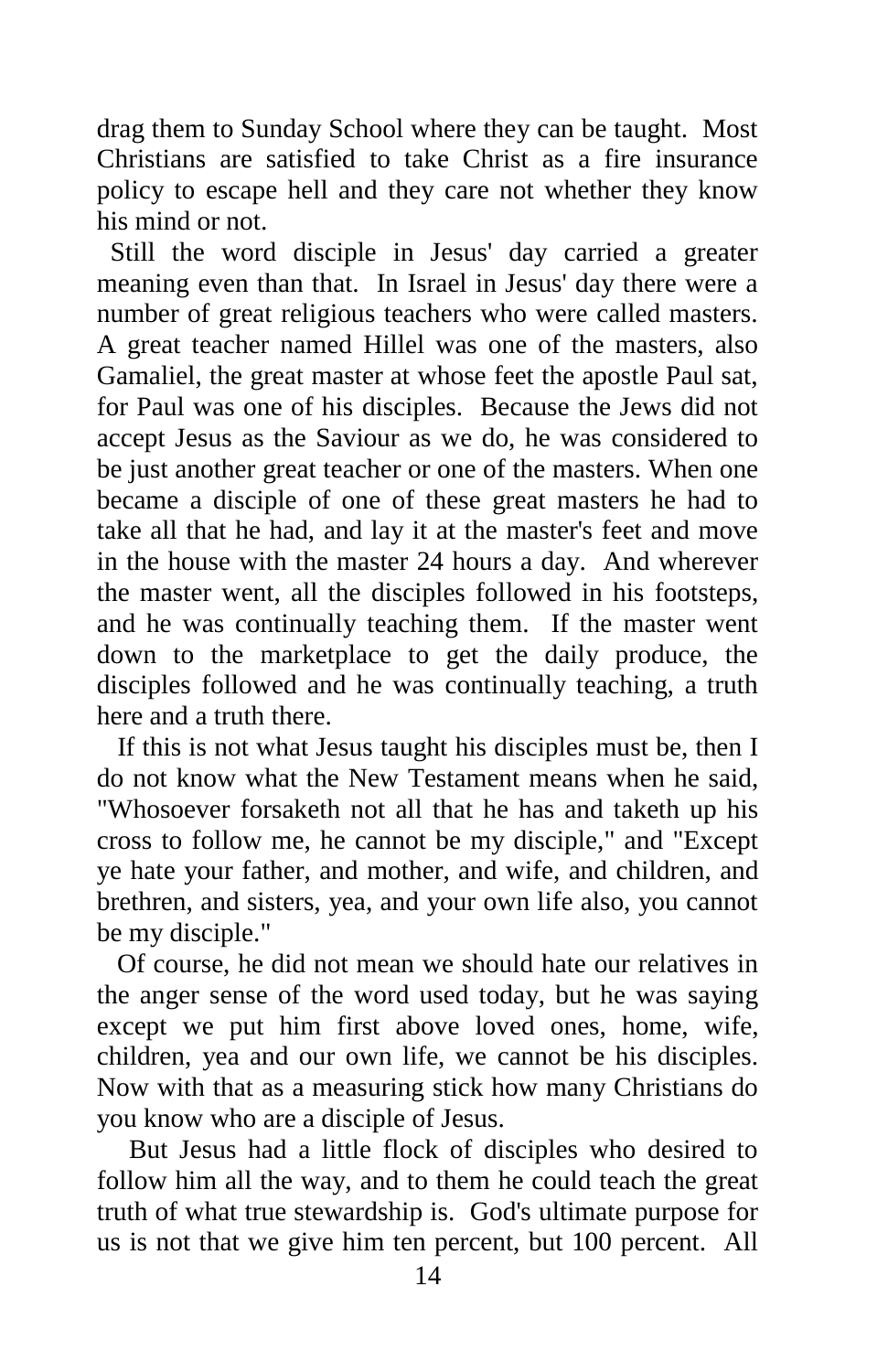that we are and all that we have toward bringing in his kingdom and those disciples that Jesus spoke to could understand and bear it. Even so today, in every city in the land, Jesus has a little flock of disciples who long to know his mind and to enter into Sonship. It is to them that this message is written.

 Then Jesus gave the parable of the unjust steward. In order for you to understand the truth that is here, it is necessary first for you to know the definition of the word steward.

 A steward is one who is given complete charge over another's goods, to dispense them wisely, not for his own purposes or pleasure, but to fulfill his master's purpose and pleasure.

 And so Jesus told of an unjust steward who had dispensed his master's goods unwisely. He heard that he was soon going to be called to account for his stewardship, and so lose his job. And so in order that when he lost his job he might be given a job in one of their houses, he called all his master's creditors to him. To one he said, "How much owest thou my master," and he answered, "A hundred measures of oil." He said in essence, "I am going to do you a special favor and take fifty measures of oil off your bill. To another he took 20 measures of wheat off his bill. All this he did that he might gain favor with them, so that when he lost his job as steward, he might get a job in their houses.

 As I studied this scripture, for years the thing that puzzled me the most was, that the Bible says the Lord Jesus commended this steward for what he did. I could not understand why the Lord commended him. It seemed he was pulling an underhanded trick to me. But then as I began to see the Spirit of the word, and not the letter, I understood. It was not the way he did it, but what he did that Jesus commended, in that he used what he had at the time to prepare for his future. He used the position and authority and all that he had at the time to insure his future. To win favor with his master's creditors that when he lost his present position he could secure a job with them in the future. In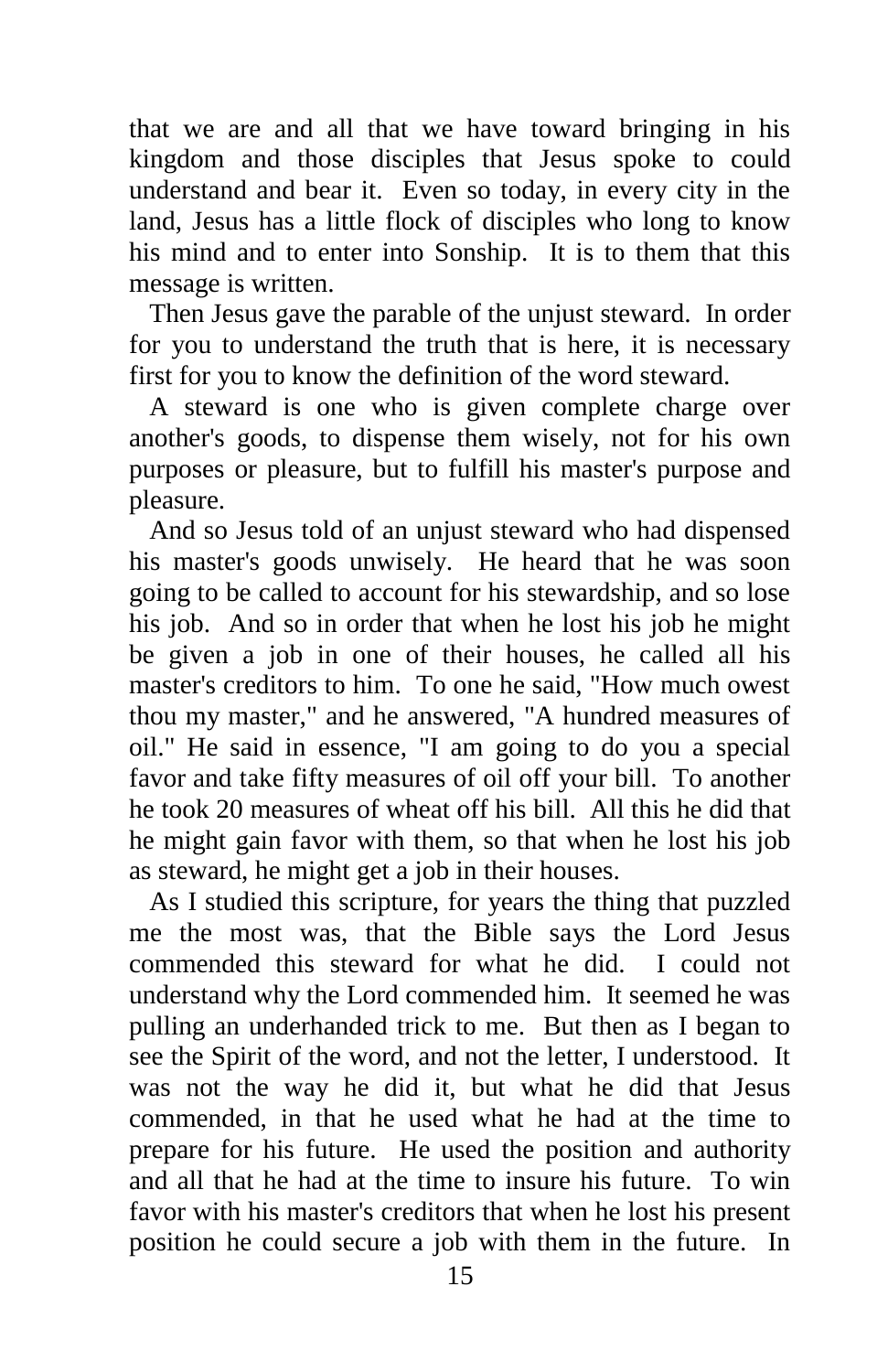other words, he invested what he had at the time to prepare for his future.

 It was this that Jesus commended and it was this truth Jesus was teaching. And it was in this that Jesus said that the children of this world are in their generation wiser than the children of light.

 And certainly we see that in the matter of investing what they have to prepare for their future, the children of the world are wiser than the children of light. Any old unborn again businessman knows that if he does not step out on faith and invest the capital that he has in his business, that business is not going to bring him much of a future. If when his profits begin coming in, he puts them in a savings account and does not invest them right back into the business, there is going to be no expansion of that business. And he must do it by faith, for as he invests what he has, he has no guarantee but his faith that it will bring its returns. And the businessmen of this world, whatever they believe in, will invest all that they have in it. They will mortgage their home and their car and everything they have in faith, that their doing so will insure their future.

 All we have to do is look around us in the Church to see that Jesus spoke truth when he said, in this, the children of this world are wiser than the children of light. For how is it with the children of the Church. Are they investing all that they have to prepare for their eternal future? Our heavenly Father has invited us to invest in the biggest business proposition the world will ever know, the Kingdom of God. God spoke through the prophet Daniel and said, this Kingdom is going to become a great mountain and fill the whole earth. It has the wisest most powerful leader of any business that ever was, Almighty God. But how many of the children of light have enough faith in this business to invest their all and stake their whole future on it.

 It is as if a father came to his son and said, "Son, I have great plans for my business. I plan to expand it until it fills the whole earth. And I want to give you opportunity to get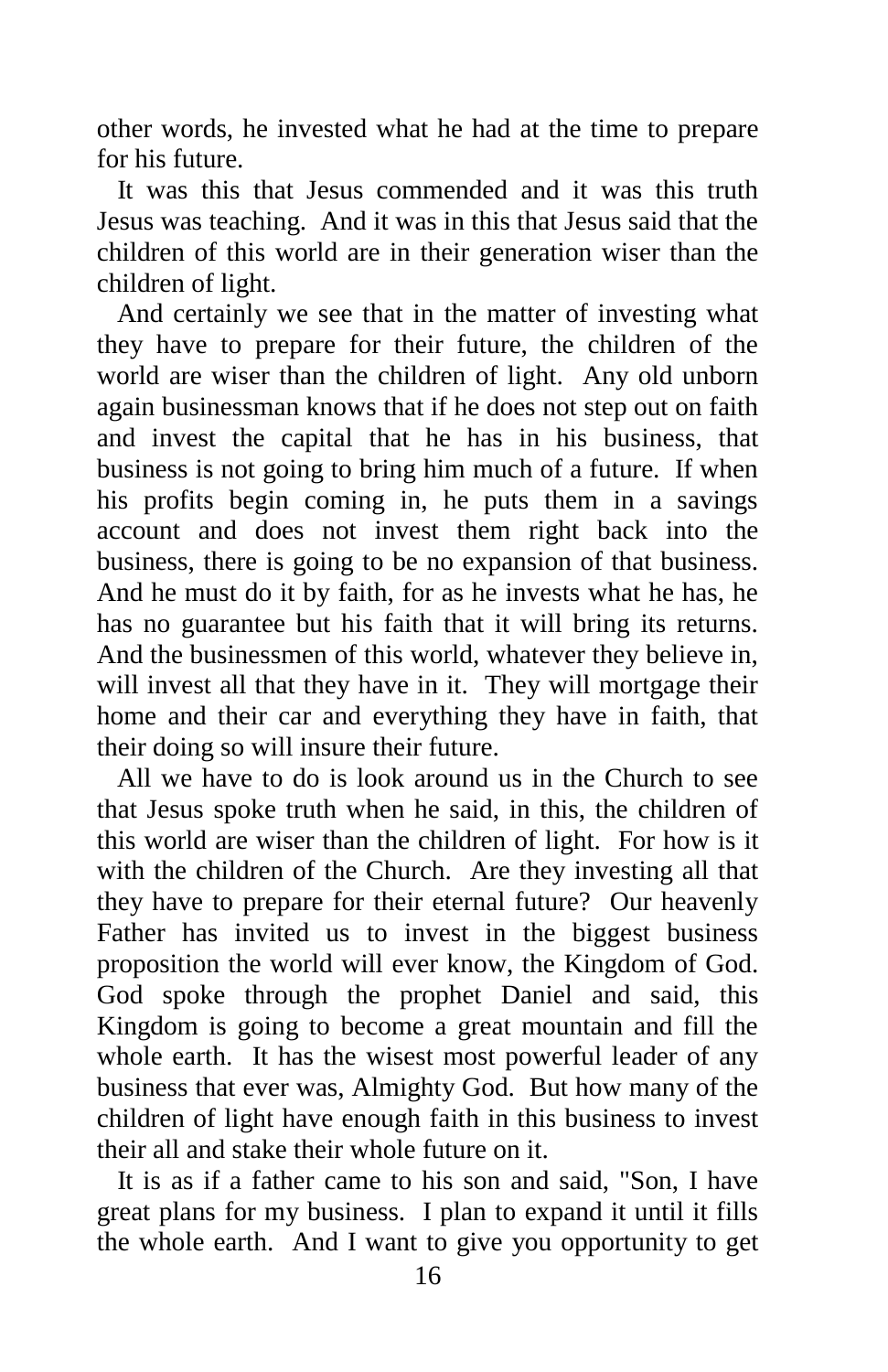in on the ground floor and invest in it. And according to how much you invest you will receive equal return on your investment. Then the son answers, "Well dad, I will tell you, I have about enough faith in you and your business to invest about a tithes worth, about 10 percent in your business. But I better save out about 90 percent, for there is another fellow over here who has a business called the world. His business is a lot bigger and more powerful than yours right now. I know you have some great plans for your business, but your competitor Lucifer has a going thing now. I guess I better invest about 90 percent with him. But I will take a 10 percent gamble with you." Is not this what the children of light are saying to the Father today?

Let us go on record right now and say that we do not believe in tithing today. Tithing was given by God as a law 4000 years ago to a people of God who were so low on the spiritual ladder, and so spiritually depraved that God had to give them a law commanding them to give 10 percent of themselves to Him to get them started down the road of giving. But Jesus came 1900 years ago, and though he commended tithing of mint, anise, and cummin as a start toward God's ultimate purpose, at the same time he gave a fuller revelation of God's will. Of giving of ourselves to him when he said the revelation for the New Testament age is, "Give and it shall be given unto you. Good measure pressed down and running over." With this New Testament age revelation Jesus took the specific limitation of amount away forever. God had only used it as a law to bring us to the point where he could reveal his great life principle, that as we are continually giving away to others we bring a limitless flow of provision from God into our own lives. Also that we might give away more to others. and thus become a channel or body through which the provision and blessing of God can flow into the world.

 The revelation of God in this New Testament Sonship age is not 10 percent, but 100 percent. All that you are, and all that you have flowing out to others to bring in the Kingdom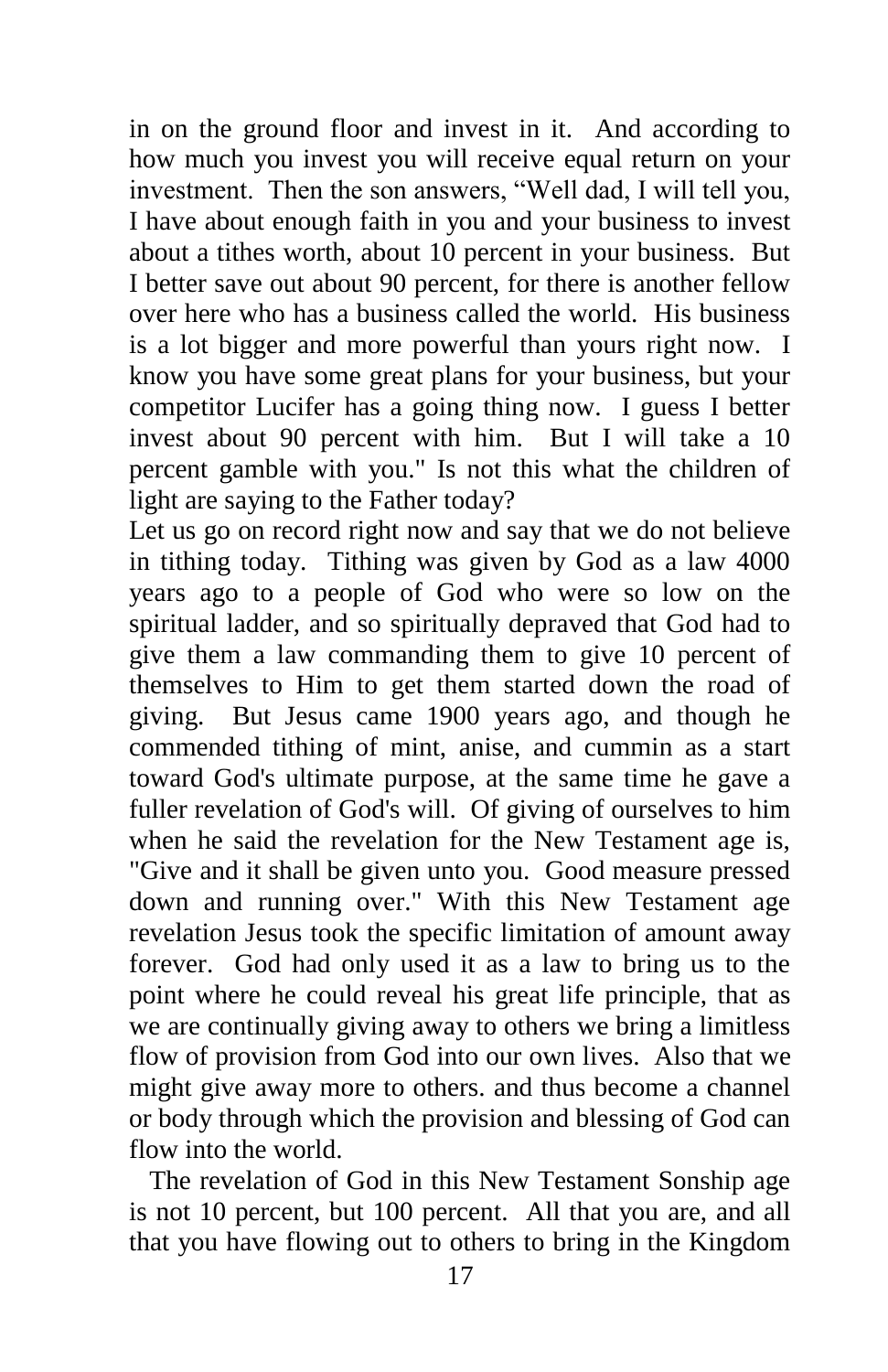of God, and as you do a limitless supply of the provision of God and the life of God will be opened unto you.

 The preachers who are still preaching tithing today are just 2000 years behind God in their revelation of his purpose. They are still preaching 10 percent Christianity and then they wonder why they only get 10 percent Christians. They are always puzzled because their people do not give as they should, or pray as they should, or attend church as they should. The answer is very simple. They preach only 10 percent Christianity so they get only 10 percent Christians. If you preach 10 percent Christianity, you are going to get only 10 percent Christians, if you preach 100 percent Christianity, you are going to get 100 percent Christians. In our assembly in Miami, we have never passed an offering plate in four years. We have only placed a little miniature church back by the door and the people give as the Spirit of the Lord speaks to them. Until recently, there have not been more than 100 in attendance at our services including children, yet God has shown us miracles financially. He has given us three planes to fly ministries over the world with the Word of God, a \$2200 tape reproducer goes continually making tapes to fill orders we receive from over the earth for God's end-time truths. Our publication goes to many places in the earth each month with the Word of God. We are often asked, how do you do so much financially with so few people? The answer is, we preach Sonship, not Servantship, Sonship giving, not lawgiving, 100 percent Christianity, not 10 percent Christianity, Stewardship, not tithing.

 We know what Jesus meant when he said in Luke 16:12, if therefore ye have been unfaithful in the unrighteous mammon who will commit to your trust the true riches. We have the revelation that nothing belongs to us. We are only stewards of our Father's possessions. For all things that were ever created belong to him, including our own bodies, the air that we breathe, everything. The earth is the Lord's and the fulness thereof saith the Psalmist. That word fulness means everything, and he has only put us here as stewards over his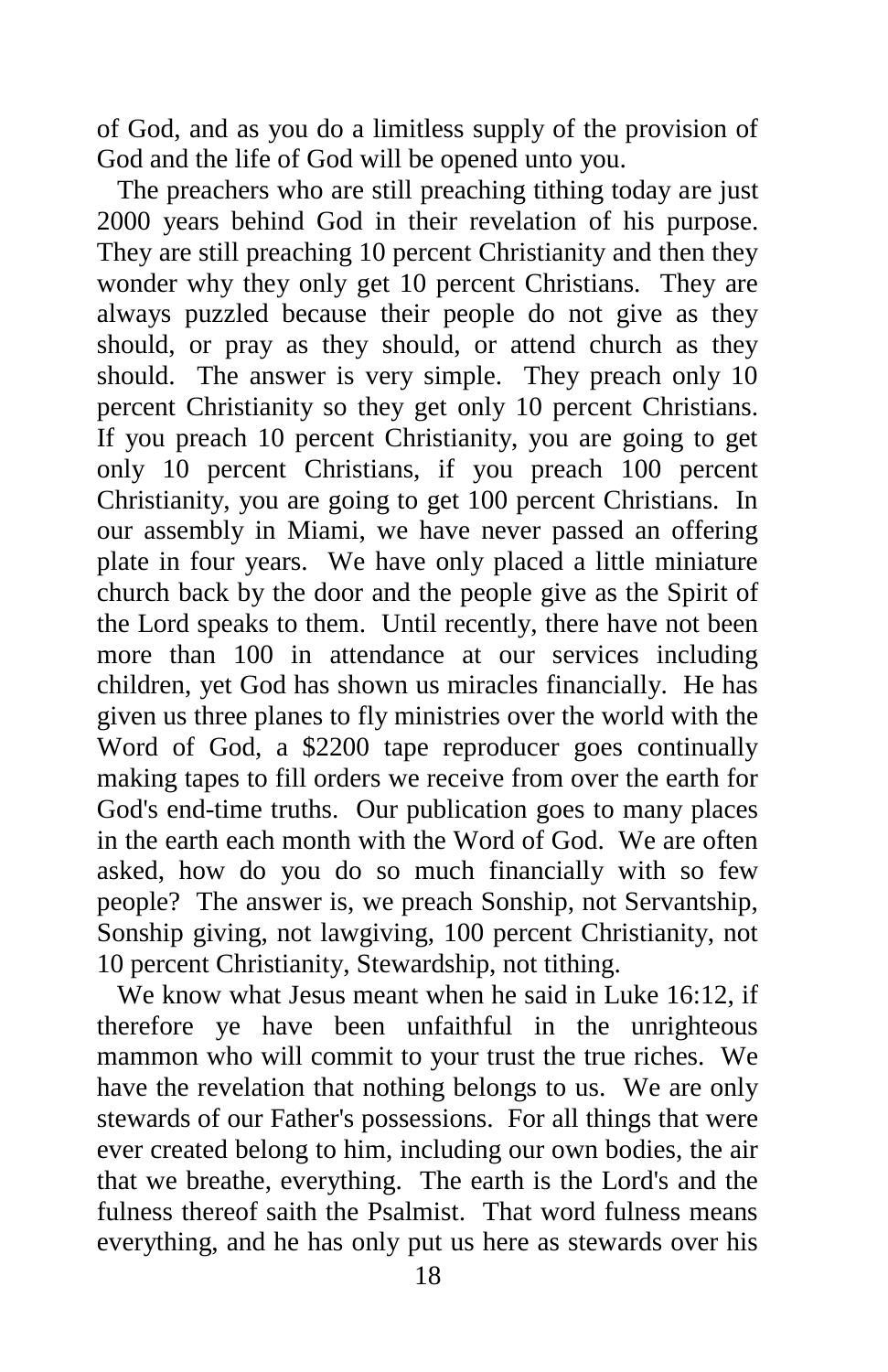possessions. He lets all things pass through our hands to test us and see if we will prove ourselves good stewards and use them only to fulfill his purpose, and for his glory and thus prove ourselves worthy to inherit the true riches of heaven. or to see if we will use them for our own selfish purposes and to satisfy our lust for prestige, pleasures, and comforts of this world. Thus proving ourselves unworthy to inherit the true riches, the heavenly treasures.

 Jesus said, if therefore ye have not been faithful in the unrighteous mammon who will commit to your trust the true riches. The unrighteous mammon he speaks of here includes all things material in this earth, as contrasted to the heavenly spiritual things. This unrighteous mammon includes all monies, all material goods even our own fleshy bodies. And if we prove ourselves unfaithful stewards of God in our dispensation of these things, certainly he is not going to commit to us the true riches, the heavenly spiritual treasures, which include all the supernatural gifts of the Spirit in first Corinthians twelve. Also all the other virtues and powers of Jesus, unto the measure of the stature of the fulness of Christ.

 Wake up Christian, recognize that your sojourn in this earth is just a testing ground, where God places you as steward over his goods and lets them pass through your hands to test you. To see if you will dispense them all to fulfill his purpose and bring in his Kingdom or if you will use them selfishly for your own purposes and glory and thus prove yourselves unworthy to inherit the true riches.

 It is this revelation in Miami that we live, and exist and breathe each day, to prove ourselves worthy stewards to inherit the true riches. Using all our Father puts in our hands to fulfill his purpose and bring in his Kingdom. This enables us to do much financially without passing offering plates.

 Jesus said in our scripture passage, "He that is faithful in that which is least is faithful also in much: and he that is unjust in the least is unjust also in much." That word faithful means full of faith. The unrighteous mammon of this earth God lets pass through our hands, is least on the scale of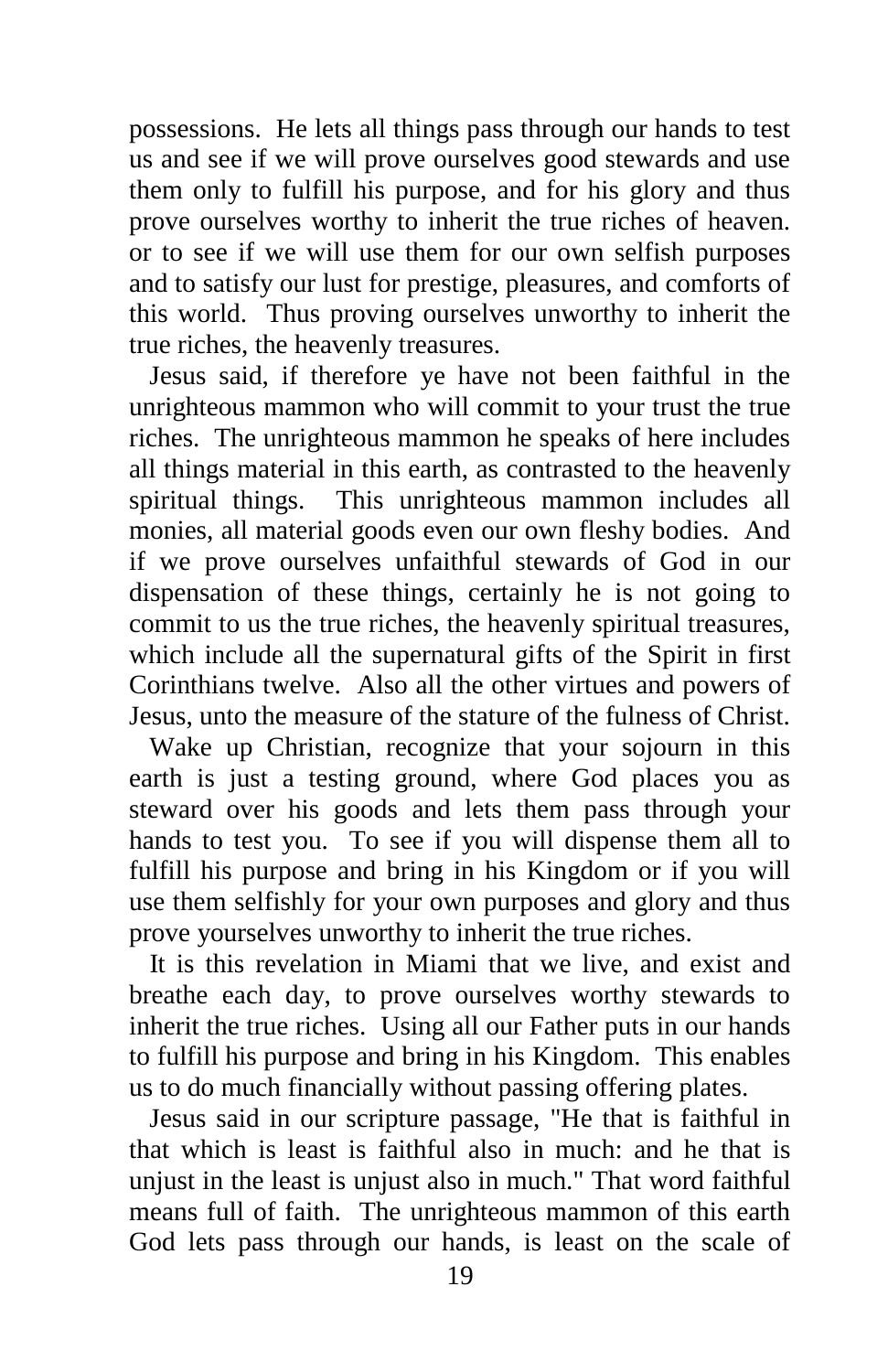God's heavenly treasures he has for those who prove full of faith in his Kingdom. The Spirit said through Paul, eye hath not seen nor ear heard, neither hath entered into the heart of man the riches of the glory God hath prepared for them that love him. If we prove ourselves un-full of faith in the unrighteous mammon, God would not be foolish enough to commit to our hands his eternal treasures, for he knows we would be unfaithful in that also.

 I hope as we teach this, no one will take it as an excuse for stopping tithing, unless they are going to stop 10 percent only that they might go on to 100 percent. For many Christians who have never been full of faith, or faithful, enough to trust God 10 percent worth and begin tithing need never hope to inherit the true riches. Jesus said he that is faithful in a few things I will make him ruler over many things.

 I have known many so-called Full Gospel Christians who are always shouting about the big faith promises such as, these signs shall follow them that believe, they shall cast out devils, heal the sick, etc., and these same Christians have never been full of faith, or faithful enough to even start tithing and stepping out in God 10 percent worth. Certainly they need never hope for Jesus to make them ruler over the big promises, for only as we prove ourselves faithful on these lower levels does he give us the revelation, the anointing and power of his Spirit, to rule over the big promises.

 Many Christians are yet so carnal and physical in their understanding of the Word of God that they think when Jesus said, lay not up treasures on earth but lay up treasure in heaven, he was talking about some carnal physical treasures being piled up out in a heavenly city because of their good works down here, that would be given to them when they get up there. This is far from the truth. The heavenly treasures or the true riches Jesus spoke of are the supernatural gifts of the Spirit, the revelation of the Spirit, the anointing of the Spirit and all those spiritual treasures which enable us to do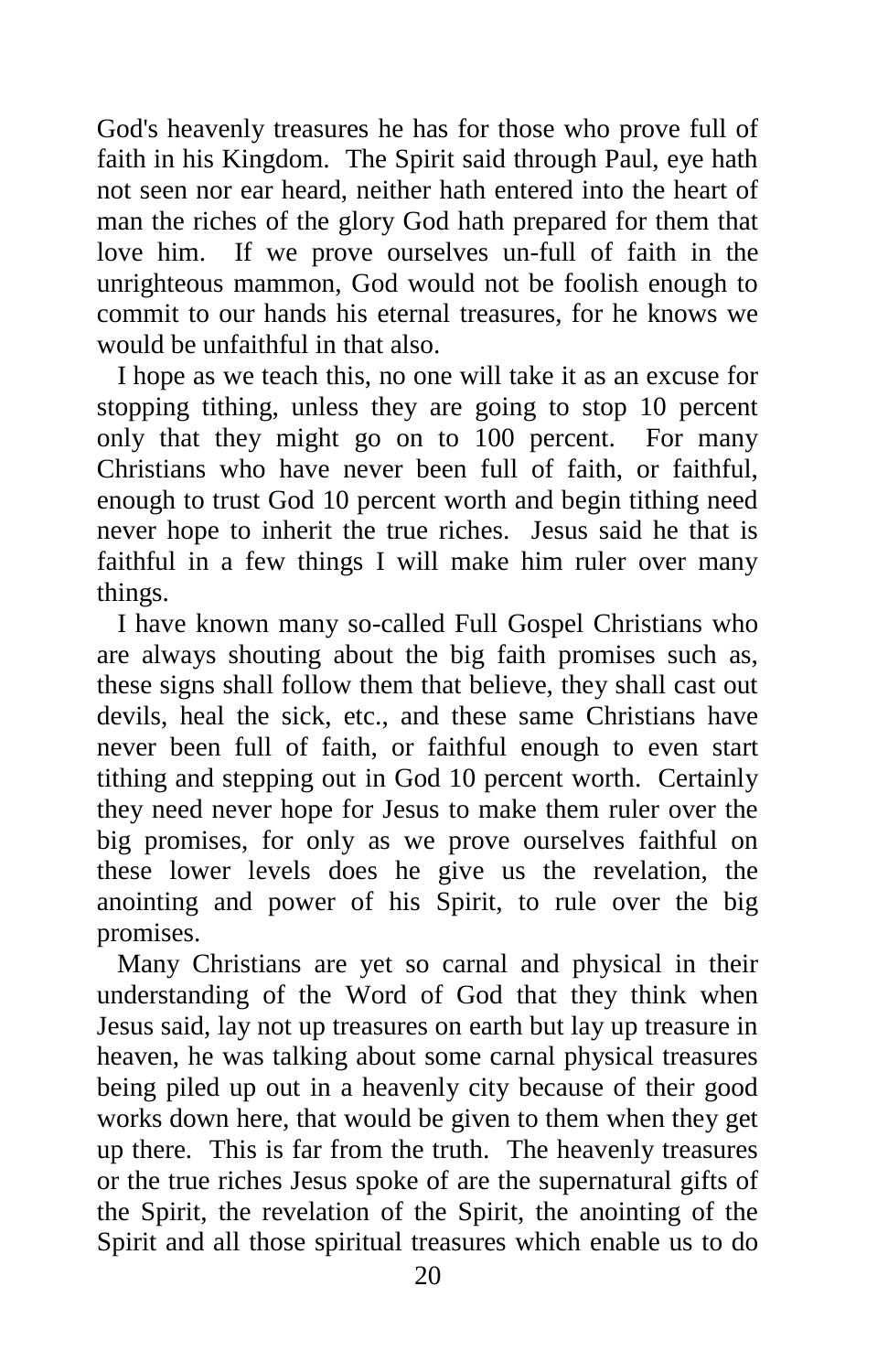the works that Jesus did and even greater works. And those who do not prove themselves faithful on the lowest level of stepping out in faith in God, which is giving of money, the unrighteous mammon, need never hope to have the real anointing of God and power of God in their lives.

 If you have not been faithful in that which is another man's who shall give you that which is your own. Many Christians are always talking about the day when they are going to receive their eternal inheritance from their heavenly Father. But if they do not let God do a work in them and prove themselves faithful in the testing period they are going through now, they will not receive any eternal inheritance. For God only has us going through a testing time during our pilgrimage through this age where he places his goods in our hands as his stewards to test us and see if we will be faithful stewards and use them all to fulfill his purpose and bring in his Kingdom. Or if we will use some of them for our own purposes and our own glory. A steward who uses any of his master's goods for his own purposes is an unjust, unfaithful steward. Those who prove themselves good stewards will inherit the true riches, the eternal inheritance the Father has for those who prove faithful. Those who do not invest all in the Father's purpose will prove themselves unworthy to inherit the true riches. For what Father though he had a son who is legally heir to all his business and fortune, would be foolish enough to turn over that business to a son who had so little confidence in his father's business that he invested 90 percent of his time and money into his father's competitor's business, and only 10 percent in his own inheritance. No father would be so foolish as to turn his whole business over to such a son. Neither will our heavenly Father be foolish enough to turn the inheritance over to such a son, for it was He that said through Jesus, if you have been unfaithful in that which is another man's, who shall give you that which is your own. Those who are spending a tithe, or 10 percent of their time, money, talent, etc., in the Kingdom of God and 90 percent acquiring comforts and pleasure of this world are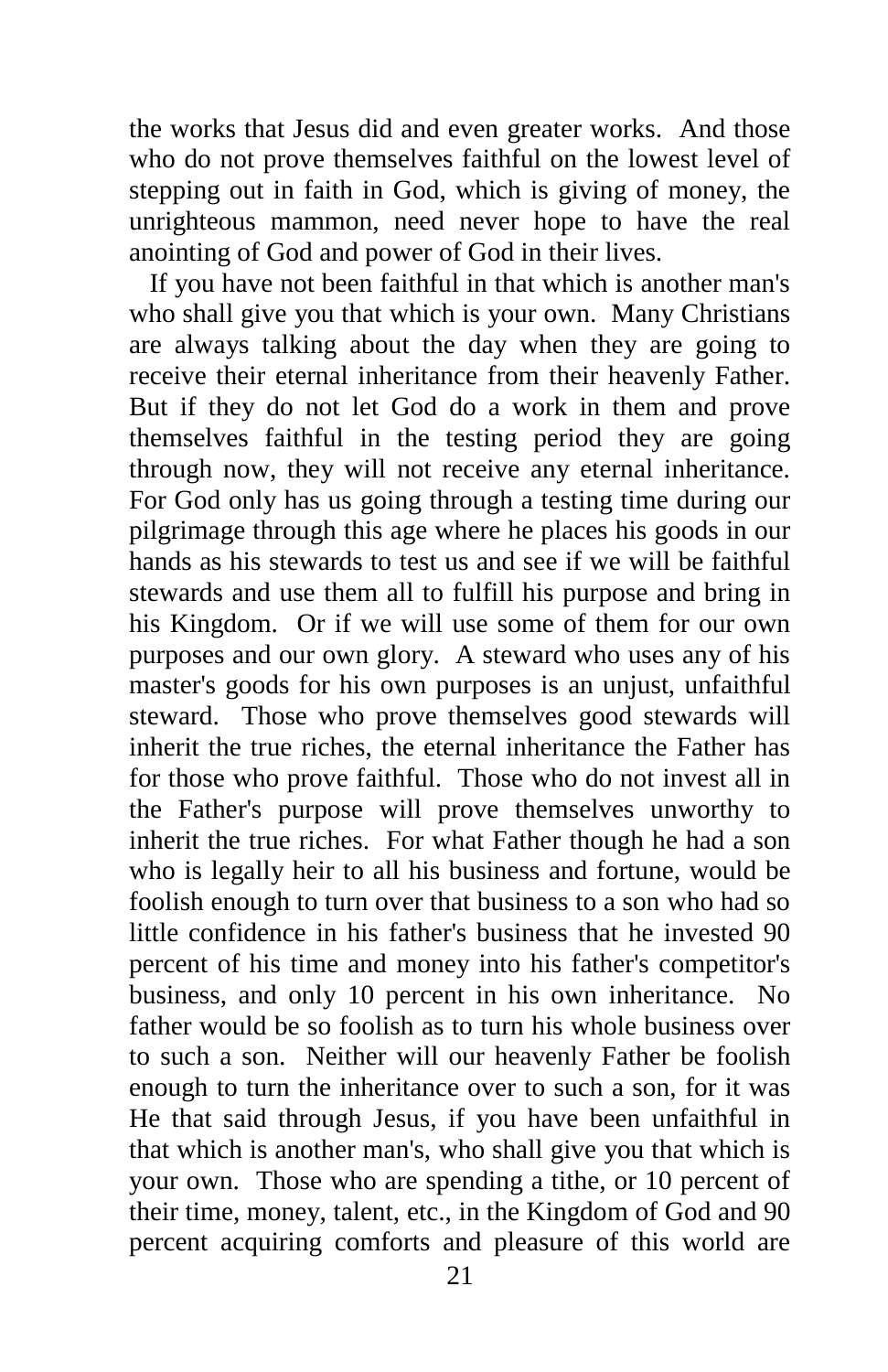like a foolish son in this natural world whose father is very rich and has a great business. But instead of spending al his time and energy and money proving to his father he is growing strong and wise and mature, and therefore ready to have that inheritance turned over to him, he only spends 10 percent of himself in his father's business, only what the law demands. The rest of his time and money he spends drinking, dancing, reveling and whore-mongering. Then when he gets 21 years old he expects his father to turn all his inheritance over to him anyway so he can go on consuming it on his own lust. No wise father would be foolish enough to do so. Neither shall our heavenly Father do so. Only those who prove themselves just, faithful stewards, by investing all of the father's goods he has made them stewards over, to fulfill his purpose of bringing in his Kingdom, are going to prove themselves worthy to inherit the true riches.

To this agrees the parable of the talents, where Jesus spoke of a certain Lord who went into a far country to receive for himself a Kingdom. He left talents with his servants that they might invest them and thus bring forth that Kingdom. When he returned, the servant who had ten talents had invested all ten and the master said, thou good and wise servant. The servant who had only five talents had invested all five, all that he had. He also heard, thou good and wise servant. But the servant who put his talent in a savings account and said, Lord I saved your talent, heard, thou wicked and unfaithful servant, thou knewest that I required thee to invest my talent that it might bring interest, be thou cast into outer darkness. Many Christians, today who have thousands and thousands of dollars laid up in savings accounts in banks are going to be so embarrassed, because the day of the Lord's appearing is at hand. They are going to be caught with it even as the servant who laid up his talent in a napkin. Jesus did not judge or reward the servants as to who invested the most talents but only on the basis of whether each invested all that he had. The five talent servant could not invest ten talent for he only had five, but his